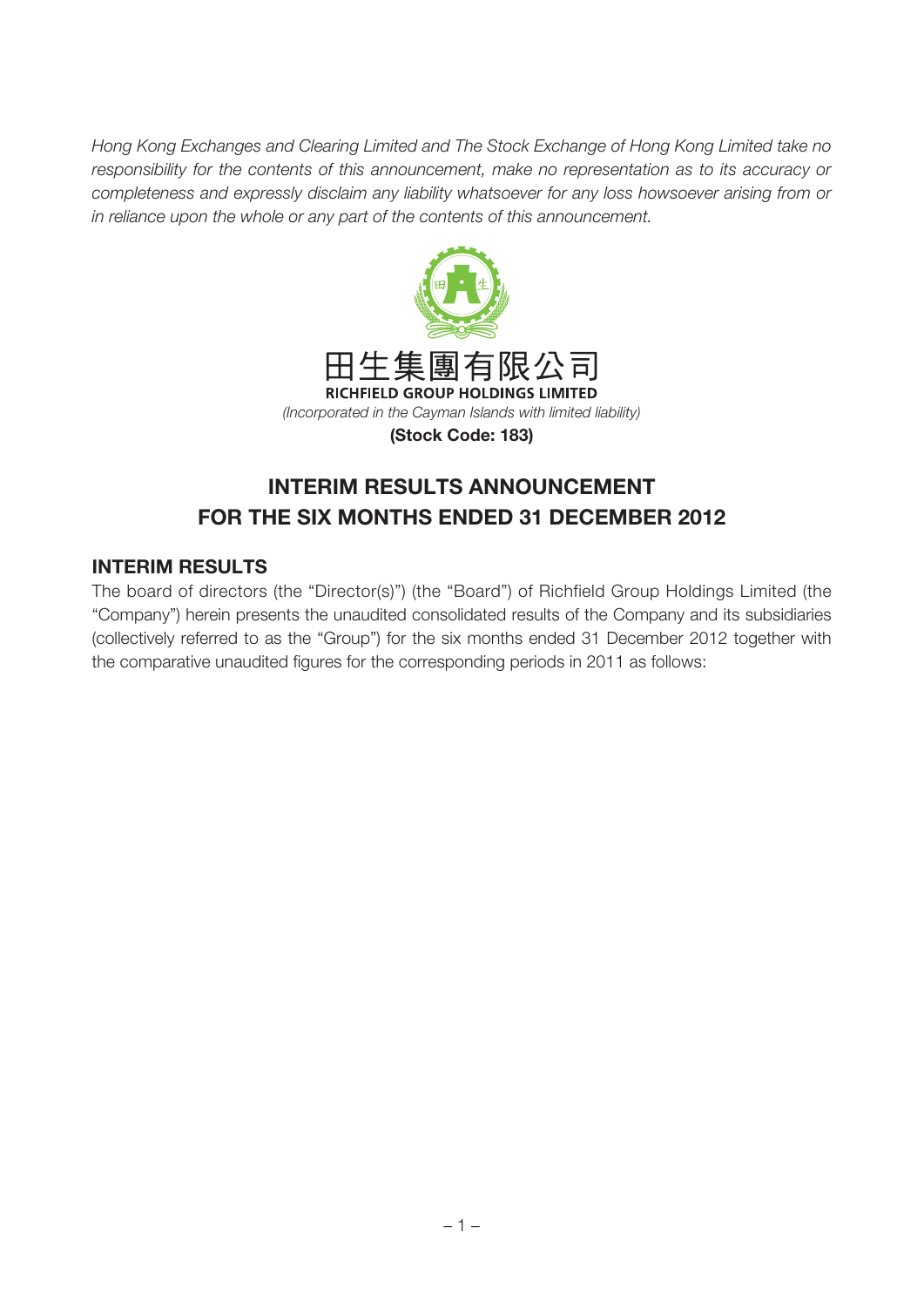## **UNAUDITED CONDENSED CONSOLIDATED INCOME STATEMENT**

For the six months ended 31 December 2012

|                                                                                                                             |                | <b>Six months ended</b><br><b>31 December</b> |                                 |
|-----------------------------------------------------------------------------------------------------------------------------|----------------|-----------------------------------------------|---------------------------------|
|                                                                                                                             | <b>Notes</b>   | 2012<br>(Unaudited)<br><b>HK\$'000</b>        | 2011<br>(Unaudited)<br>HK\$'000 |
| <b>REVENUE</b>                                                                                                              | $\overline{4}$ | 25,508                                        | 118,949                         |
| Cost of sales                                                                                                               |                | (21,092)                                      | (47, 361)                       |
| Gross profit                                                                                                                |                | 4,416                                         | 71,588                          |
| Other income<br>Selling and distribution expenses<br>Administrative expenses                                                | $\overline{4}$ | 12,454<br>(5,870)<br>(28, 196)                | 5,377<br>(2,538)<br>(32,900)    |
| OPERATING (LOSS)/PROFIT<br>Finance costs<br>Share of profit of associates<br>Share of profit of a jointly controlled entity |                | (17, 196)<br>(1,964)                          | 41,527<br>(66)                  |
| (LOSS)/PROFIT BEFORE INCOME TAX<br>Income tax expense                                                                       | 5<br>6         | (19, 160)<br>(582)                            | 41,461<br>(8,330)               |
| (Loss)/Profit for the period attributable to the owners<br>of the Company                                                   |                | (19, 742)                                     | 33,131                          |
| (LOSS)/PROFIT FOR THE PERIOD ATTRIBUTABLE TO<br>OWNERS OF THE COMPANY                                                       |                | (19, 742)                                     | 33,131                          |
| (LOSS)/EARNINGS PER SHARE FOR (LOSS)/PROFIT<br>ATTRIBUTABLE TO OWNERS OF THE COMPANY                                        | 8              |                                               |                                 |
| <b>Basic</b>                                                                                                                |                | <b>HK(0.57) cents</b>                         | HK0.95 cents                    |
| <b>Diluted</b>                                                                                                              |                | N/A                                           | N/A                             |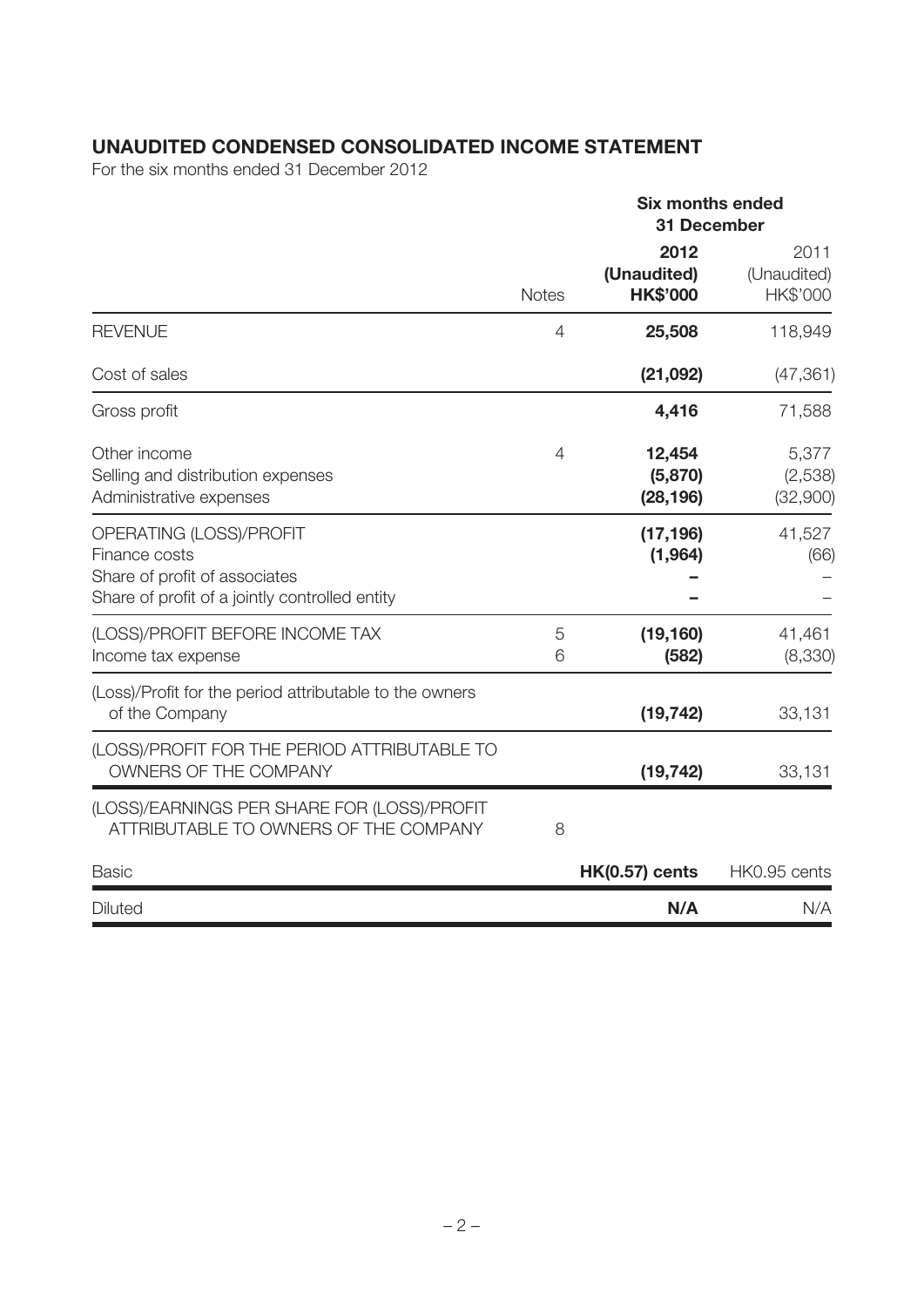## **UNAUDITED CONDENSED CONSOLIDATED STATEMENT OF COMPREHENSIVE INCOME**

For the six months ended 31 December 2012

|                                                                                          | Six months ended<br>31 December        |                                 |  |
|------------------------------------------------------------------------------------------|----------------------------------------|---------------------------------|--|
|                                                                                          | 2012<br>(Unaudited)<br><b>HK\$'000</b> | 2011<br>(Unaudited)<br>HK\$'000 |  |
| (Loss)/Profit for the period                                                             | (19, 742)                              | 33,131                          |  |
| Other comprehensive income<br>Net fair value loss on available-for-sale financial assets | (1, 551)                               | (29,086)                        |  |
| Other comprehensive income for the period, net of tax                                    | (1, 551)                               | (29,086)                        |  |
| Total comprehensive income for the period attributable<br>to owners of the Company       | (21, 293)                              | 4,045                           |  |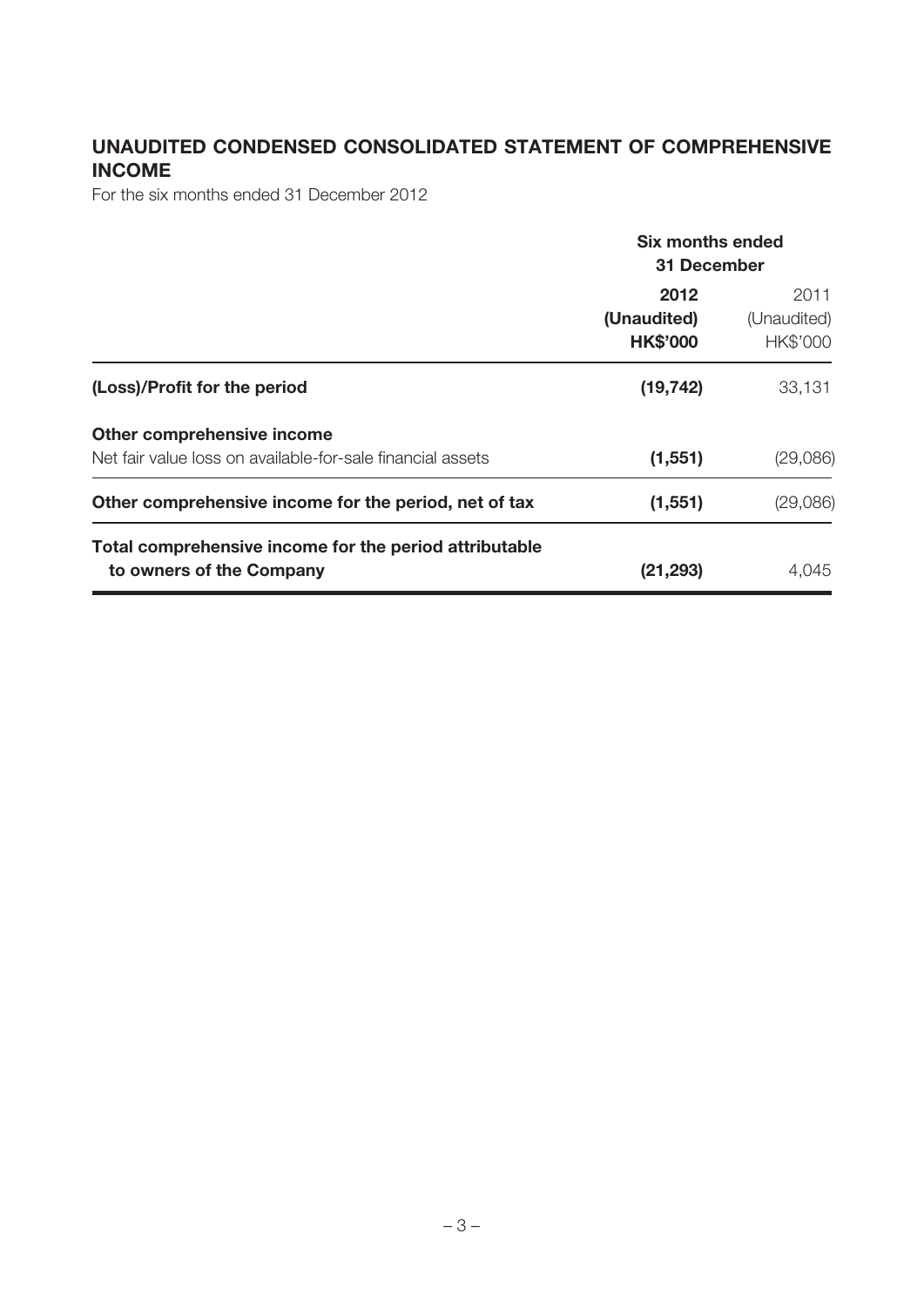## **UNAUDITED CONDENSED CONSOLIDATED STATEMENT OF FINANCIAL POSITION**

As at 31 December 2012

|                                                                                                                                                                                                                                                                                                                                                                         | <b>Notes</b> | As at<br>31 December<br>2012<br>(Unaudited)<br><b>HK\$'000</b>                                               | As at<br>30 June<br>2012<br>(Audited)<br>HK\$'000                                                   |
|-------------------------------------------------------------------------------------------------------------------------------------------------------------------------------------------------------------------------------------------------------------------------------------------------------------------------------------------------------------------------|--------------|--------------------------------------------------------------------------------------------------------------|-----------------------------------------------------------------------------------------------------|
| <b>ASSETS AND LIABILITIES</b>                                                                                                                                                                                                                                                                                                                                           |              |                                                                                                              |                                                                                                     |
| <b>Non-current assets</b><br>Property, plant and equipment<br>Interests in associates                                                                                                                                                                                                                                                                                   |              | 135,073                                                                                                      | 138,347                                                                                             |
| Interests in a jointly controlled entity<br>Goodwill<br>Available-for-sale financial assets                                                                                                                                                                                                                                                                             | 9<br>10      | 474,000<br>90,877                                                                                            | 474,000<br>93,797                                                                                   |
|                                                                                                                                                                                                                                                                                                                                                                         |              | 699,950                                                                                                      | 706,144                                                                                             |
| <b>Current assets</b><br>Properties held for trading<br>Properties under development<br>Trade receivables<br>Prepayments, deposits and other receivables<br>Financial assets at fair value through profit or loss<br>Amounts due from associate<br>Amount due from a jointly controlled entity<br>Tax recoverable<br>Cash and bank balances<br>Restricted bank deposits | 11<br>12     | 262,619<br>745,199<br>31,179<br>19,178<br>3,661<br>68,033<br>4,621<br>517<br>238,906<br>112,218<br>1,486,131 | 262,623<br>426,888<br>24,860<br>7,671<br>3,198<br>68,059<br>4,620<br>617,416<br>95,000<br>1,510,335 |
| <b>Current liabilities</b><br>Accrued expenses and other payables<br><b>Borrowings</b><br>Finance lease liabilities<br>Provision for income tax                                                                                                                                                                                                                         |              | 144,233<br>138,487<br>468                                                                                    | 122,903<br>140,731<br>467<br>21,906                                                                 |
|                                                                                                                                                                                                                                                                                                                                                                         |              | 283,188                                                                                                      | 286,007                                                                                             |
| <b>Net current assets</b>                                                                                                                                                                                                                                                                                                                                               |              | 1,202,943                                                                                                    | 1,224,328                                                                                           |
| <b>Total assets less current liabilities</b>                                                                                                                                                                                                                                                                                                                            |              | 1,902,893                                                                                                    | 1,930,472                                                                                           |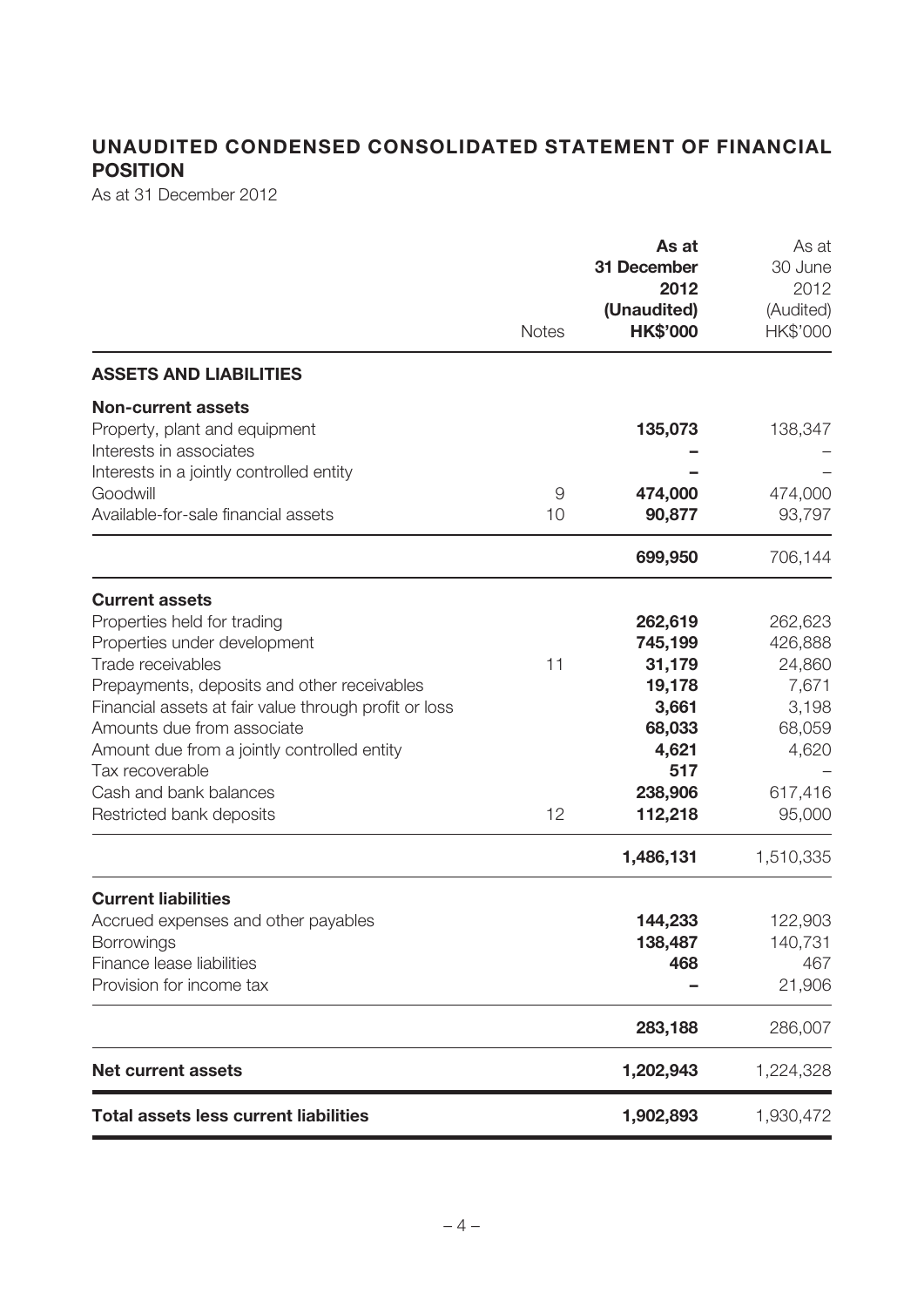## **UNAUDITED CONDENSED CONSOLIDATED STATEMENT OF FINANCIAL POSITION (Cont'd)**

As at 31 December 2012

|                                                                                                   | <b>Notes</b> | As at<br>31 December<br>2012<br>(Unaudited)<br><b>HK\$'000</b> | As at<br>30 June<br>2012<br>(Audited)<br>HK\$'000 |
|---------------------------------------------------------------------------------------------------|--------------|----------------------------------------------------------------|---------------------------------------------------|
| <b>Non-current liabilities</b><br><b>Borrowings</b><br>Finance lease liabilities                  |              | 234,000<br>1,591                                               | 234,000<br>1,399                                  |
|                                                                                                   |              | 235,591                                                        | 235,399                                           |
| <b>Net assets</b>                                                                                 |              | 1,667,302                                                      | 1,695,073                                         |
| <b>EQUITY</b><br><b>Equity attributable to owners of the Company</b><br>Share capital<br>Reserves | 13           | 34,785<br>1,632,517                                            | 34,785<br>1,660,288                               |
| <b>Total equity</b>                                                                               |              | 1,667,302                                                      | 1,695,073                                         |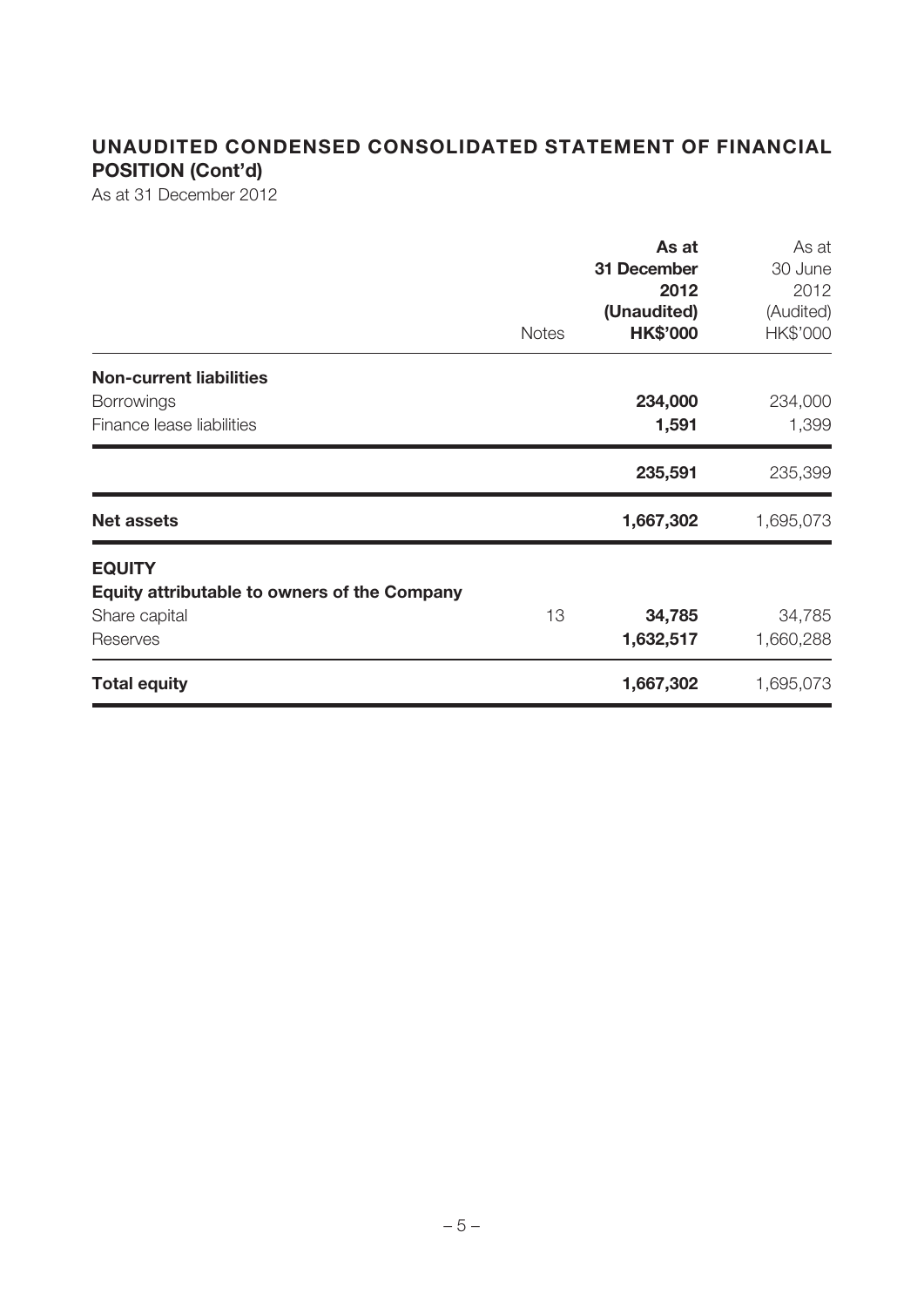## **UNAUDITED CONDENSED CONSOLIDATED STATEMENT OF CASH FLOWS**

For the six months ended 31 December 2012

|                                                                                       | <b>Six months ended</b><br><b>31 December</b> |                                 |  |
|---------------------------------------------------------------------------------------|-----------------------------------------------|---------------------------------|--|
|                                                                                       | 2012<br>(Unaudited)<br><b>HK\$'000</b>        | 2011<br>(Unaudited)<br>HK\$'000 |  |
| Net cash (used in)/generated from operating activities                                | (373, 616)                                    | 50,601                          |  |
| Net cash used in investing activities                                                 | (2,841)                                       | (75, 679)                       |  |
| Net cash (used in)/generated from financing activities                                | (2,053)                                       | 37,791                          |  |
| Net (decrease)/increase in cash and cash equivalents                                  | (378, 510)                                    | 12,713                          |  |
| Cash and cash equivalents at beginning of period                                      | 617,416                                       | 756,248                         |  |
| CASH AND CASH EQUIVALENTS AT END OF PERIOD                                            | 238,906                                       | 768,961                         |  |
| ANALYSIS OF BALANCES OF CASH AND<br><b>CASH EQUIVALENTS</b><br>Cash and bank balances | 92,192                                        | 133,844                         |  |
| Short-term deposits                                                                   | 146,714<br>238,906                            | 635,117<br>768,961              |  |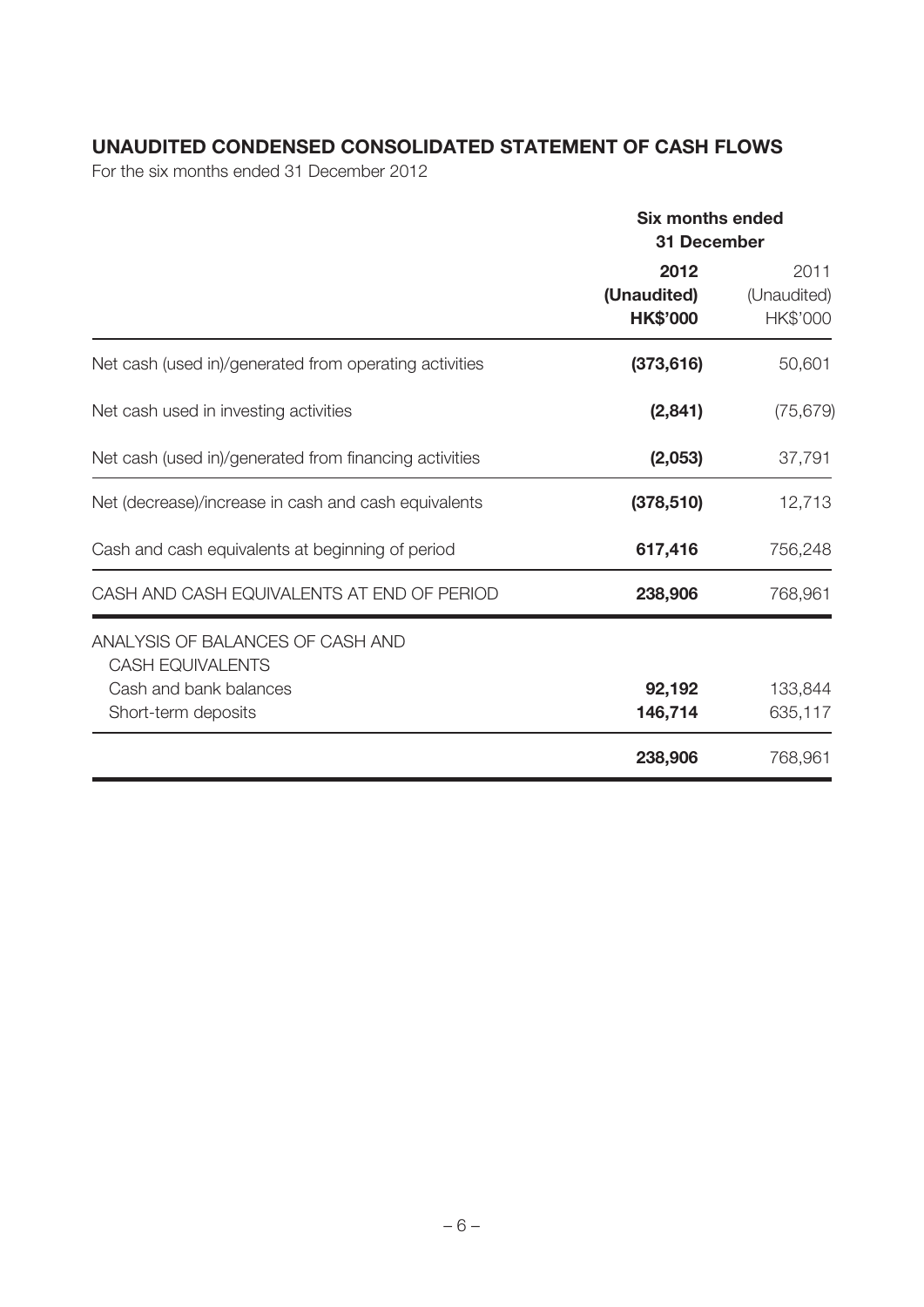## **UNAUDITED CONSOLIDATED STATEMENT OF CHANGES IN EQUITY**

For the six months ended 31 December 2012

|                                                                                                   | Share<br>capital<br>(Unaudited)<br>HK\$'000 | Share<br>premium<br>account<br>(Unaudited)<br>HK\$'000 | Proposed<br>final<br>dividend<br>(Unaudited)<br>HK\$'000 | Share-based<br>payment<br>reserve<br>(Unaudited)<br>HK\$'000 | Revaluation<br>reserve<br>(Unaudited)<br>HK\$'000 | Retained<br>profits<br>(Unaudited)<br>HK\$'000 | Total<br>(Unaudited)<br>HK\$'000 |
|---------------------------------------------------------------------------------------------------|---------------------------------------------|--------------------------------------------------------|----------------------------------------------------------|--------------------------------------------------------------|---------------------------------------------------|------------------------------------------------|----------------------------------|
| At 1 July 2011                                                                                    | 34,785                                      | 1,284,742                                              | 9,983                                                    | 8,719                                                        | 41,857                                            | 336,716                                        | 1,716,802                        |
| Profit for the period<br>Other comprehensive income:<br>Net fair value loss on available-for-sale |                                             |                                                        |                                                          |                                                              |                                                   | 33,131                                         | 33,131                           |
| financial assets                                                                                  |                                             |                                                        |                                                          |                                                              | (29,086)                                          |                                                | (29,086)                         |
| Total comprehensive income<br>for the period                                                      |                                             |                                                        |                                                          |                                                              | (29,086)                                          | 33,131                                         | 4,045                            |
| Dividend paid<br>Lapse of share options                                                           |                                             |                                                        | (9,983)                                                  | (625)                                                        |                                                   | 625                                            | (9,983)                          |
| Transactions with owners                                                                          |                                             |                                                        | (9,983)                                                  | (625)                                                        |                                                   | 625                                            | (9,983)                          |
| At 31 December 2011                                                                               | 34,785                                      | 1,284,742                                              |                                                          | 8,094                                                        | 12,771                                            | 370,472                                        | 1,710,864                        |

|                                                                                                 | <b>Share</b><br>capital<br>(Unaudited)<br><b>HK\$'000</b> | <b>Share</b><br>premium<br>account<br>(Unaudited)<br><b>HK\$'000</b> | Proposed<br>final<br>dividend<br>(Unaudited)<br><b>HK\$'000</b> | Share-based<br>payment<br>reserve<br>(Unaudited)<br><b>HK\$'000</b> | <b>Revaluation</b><br>reserve<br>(Unaudited)<br><b>HK\$'000</b> | Retained<br>profits<br>(Unaudited)<br><b>HK\$'000</b> | Total<br>(Unaudited)<br><b>HK\$'000</b> |
|-------------------------------------------------------------------------------------------------|-----------------------------------------------------------|----------------------------------------------------------------------|-----------------------------------------------------------------|---------------------------------------------------------------------|-----------------------------------------------------------------|-------------------------------------------------------|-----------------------------------------|
| At 1 July 2012                                                                                  | 34,785                                                    | 1,274,759                                                            | 9,983                                                           | 8,094                                                               | 5,892                                                           | 361,560                                               | 1,695,073                               |
| Loss for the period<br>Other comprehensive income:<br>Net fair value loss on available-for-sale |                                                           |                                                                      |                                                                 |                                                                     |                                                                 | (19, 742)                                             | (19, 742)                               |
| financial assets                                                                                |                                                           |                                                                      |                                                                 |                                                                     | (1, 551)                                                        |                                                       | (1, 551)                                |
| Total comprehensive income<br>for the period                                                    |                                                           |                                                                      |                                                                 |                                                                     | (1, 551)                                                        | (19, 742)                                             | (21, 293)                               |
| Dividend paid                                                                                   |                                                           |                                                                      | (9,983)                                                         |                                                                     |                                                                 |                                                       | (9,983)                                 |
| Cancellation of share options                                                                   |                                                           |                                                                      |                                                                 | (5, 296)                                                            |                                                                 | 5,296                                                 |                                         |
| Equity-settled share-based payments                                                             |                                                           |                                                                      |                                                                 | 3,505                                                               |                                                                 |                                                       | 3,505                                   |
| Transactions with owners                                                                        |                                                           |                                                                      | (9,983)                                                         | (1,791)                                                             |                                                                 | 5,296                                                 | (6, 478)                                |
| At 31 December 2012                                                                             | 34,785                                                    | 1,274,759                                                            |                                                                 | 6,303                                                               | 4,341                                                           | 347,114                                               | 1,667,302                               |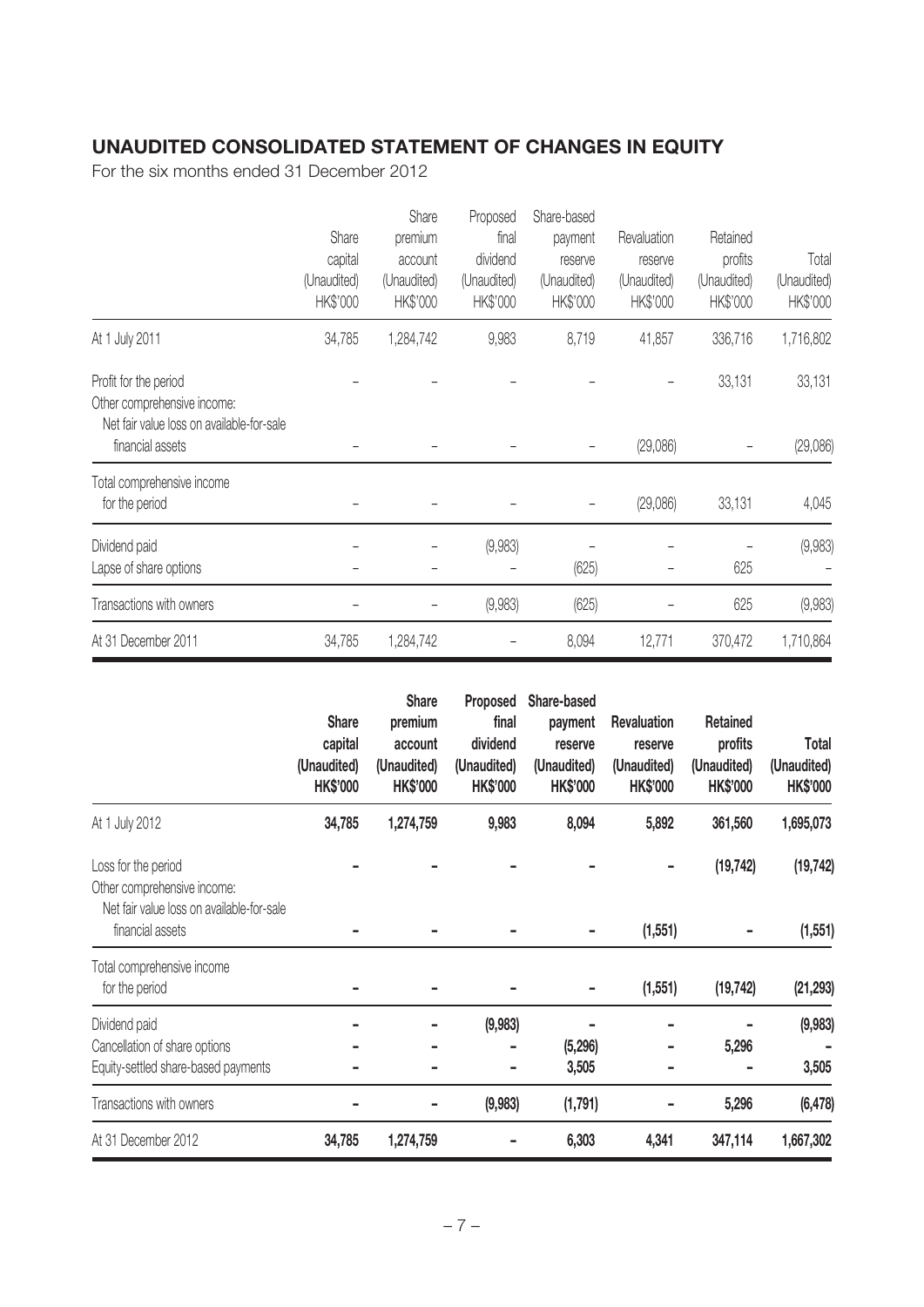## **NOTES TO UNAUDITED CONDENSED CONSOLIDATED FINANCIAL STATEMENTS**

#### **1. GENERAL INFORMATION**

Richfield Group Holdings Limited (the "Company") is an exempted company with limited liability under the Companies Law (2001 Second Revision) of the Cayman Islands. The address of its registered office is Cricket Square, Hutchins Drive, P.O. Box 2681, Grand Cayman KY1-1111, Cayman Islands and its principal place of business is Unit 1209, 12th Floor, Silvercord Tower 2, 30 Canton Road, Tsim Sha Tsui, Hong Kong.

The Company's shares are listed on the Main Board of The Stock Exchange of Hong Kong Limited (the "Stock Exchange").

The principal activity of the Company is investment holding. The Group is principally engaged in the provision of property brokerage services, provision of schemes for property consolidation, assembly and redevelopment, property trading and property development.

There were no significant changes in the Group's operations during the period.

These condensed consolidated interim financial statements are unaudited, but have been reviewed by the audit committee of the Company and approved for issue by the board of directors (the "Board") of the Company on 28 February 2013.

## **2. BASIS OF PREPARATION AND PRINCIPAL ACCOUNTING POLICIES Basis of preparation**

The unaudited condensed consolidated interim financial statements of the Group for the six months ended 31 December 2012 (the "Condensed Financial Report") have been prepared in accordance with Hong Kong Accounting Standard ("HKAS") 34 "Interim Financial Reporting" issued by the Hong Kong Institute of Certified Public Accountants (the "HKICPA") and the applicable disclosure requirements of the Rules Governing the Listing of Securities on the Stock Exchange (the "Listing Rules").

These Condensed Financial Report do not include all the information and disclosures required in the annual financial statements, and should be read in conjunction with the annual financial statements of the Group for the year ended 30 June 2012 (the "2012 Annual Financial Statements"), which have been prepared in accordance with Hong Kong Financial Reporting Standards ("HKFRS").

The preparation of the Condensed Financial Report in conformity with HKAS 34 requires management to make judgements, estimates and assumptions that affect the application of policies and reported amounts of assets and liabilities, income and expenses on a year to date basis. Actual results may differ from these estimates.

In preparing the Condensed Financial Report, significant judgements made by management in applying the Group's accounting policies and the key sources of estimation uncertainty were the same as those applied to the 2012 Annual Financial Statements.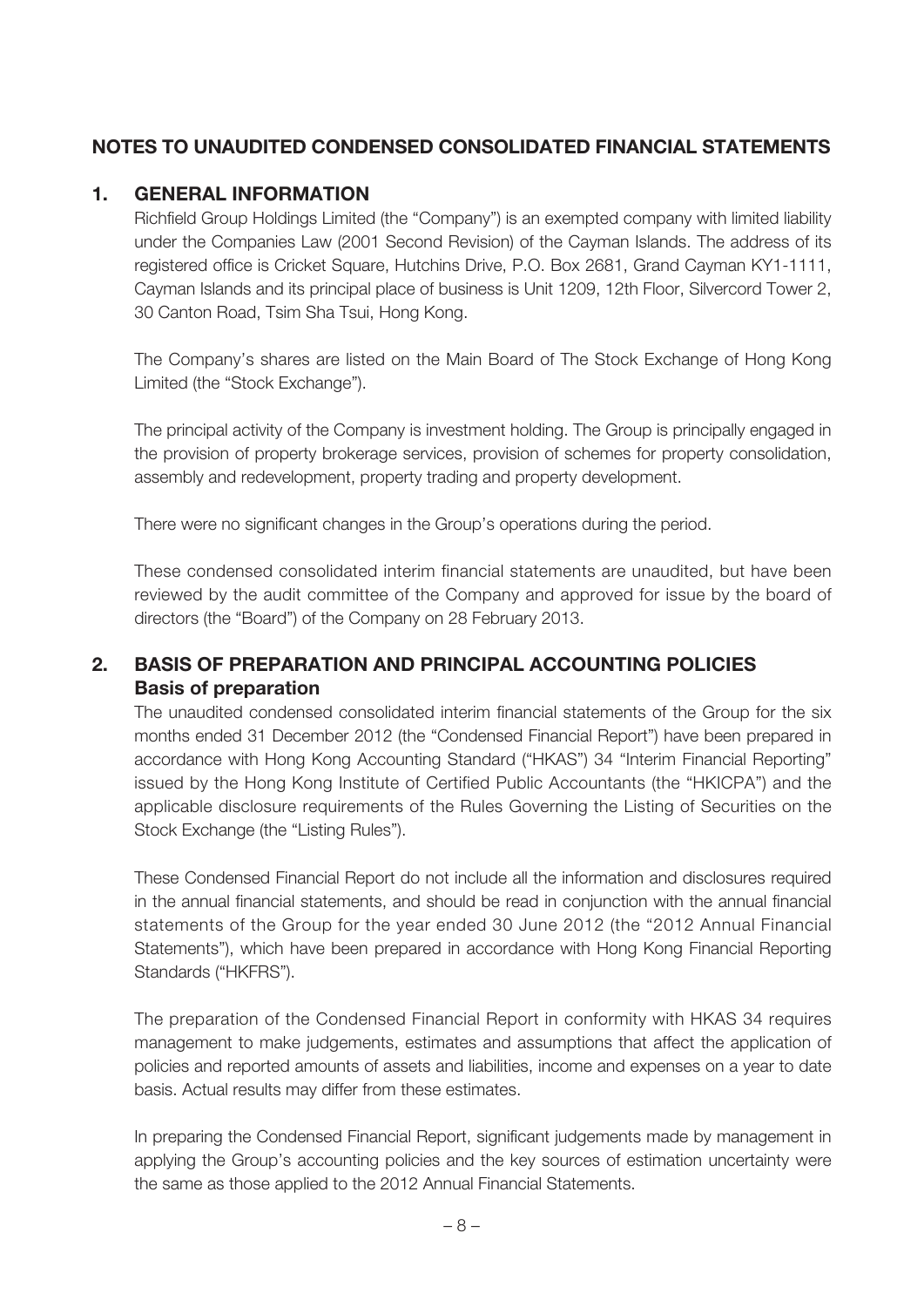The Condensed Financial Report have been prepared under the historical cost convention, except for financial assets at fair value through profit or loss and available-for-sale financial assets which are stated at fair value.

The Condensed Financial Report are presented in Hong Kong Dollars ("HK\$") which is also the functional currency of the Company and all values are rounded to the nearest thousands ("HK\$'000") unless otherwise stated.

#### **Principal accounting policies**

The accounting policies used in the preparation of these Condensed Financial Report are consistent with those set out in the 2012 Annual Financial Statements, except that the Group has applied, for the first time, the following new or revised standards, amendments and interpretations (the "new or revised HKFRSs") issued by the HKICPA, which are relevant to and effective for the Group's financial statements for the annual period beginning on 1 July 2012.

Amendments to HKAS 1 (Revised) Presentation of Items of Other Comprehensive Income

The adoption of the new or revised HKFRSs has no material impact on the Group's financial statements.

The Group has not early applied the following new or revised standards and interpretations that have been issued but are not yet effective.

| <b>HKFRSs (Amendments)</b>                                        | Annual Improvements 2009-2011 Cycle <sup>1</sup>                          |
|-------------------------------------------------------------------|---------------------------------------------------------------------------|
| Amendments to HKAS 32                                             | Offsetting Financial Assets and Financial Liabilities <sup>2</sup>        |
| Amendments to HKFRS 7                                             | Offsetting Financial Assets and Financial Liabilities <sup>1</sup>        |
| <b>HKFRS 9</b>                                                    | Financial Instruments <sup>3</sup>                                        |
| <b>HKFRS 10</b>                                                   | Consolidated Financial Statements <sup>1</sup>                            |
| <b>HKFRS 11</b>                                                   | Joint Arrangements <sup>1</sup>                                           |
| <b>HKFRS 12</b>                                                   | Disclosure of Interests in Other Entities <sup>1</sup>                    |
| <b>HKFRS 13</b>                                                   | Fair Value Measurement <sup>1</sup>                                       |
| HKAS 19 (Revised 2011)                                            | Employee Benefits <sup>1</sup>                                            |
| HKAS 27 (Revised 2011)                                            | Separate Financial Statements <sup>1</sup>                                |
| HKAS 28 (Revised 2011)                                            | Investments in Associates and Joint Ventures <sup>1</sup>                 |
| HK(IFRIC) - Interpretation 20                                     | Stripping Costs of the Production Phase of a Surface<br>Mine <sup>1</sup> |
| Amendments to HKFRS 1                                             | Government loans <sup>1</sup>                                             |
| Amendments to HKFRS 10,<br>HKFRS 12 and HKAS 27<br>(Revised 2011) | Investment entities <sup>2</sup>                                          |

1 Effective for annual periods beginning on or after 1 January 2013

2 Effective for annual periods beginning on or after 1 January 2014

<sup>3</sup> Effective for annual periods beginning on or after 1 January 2015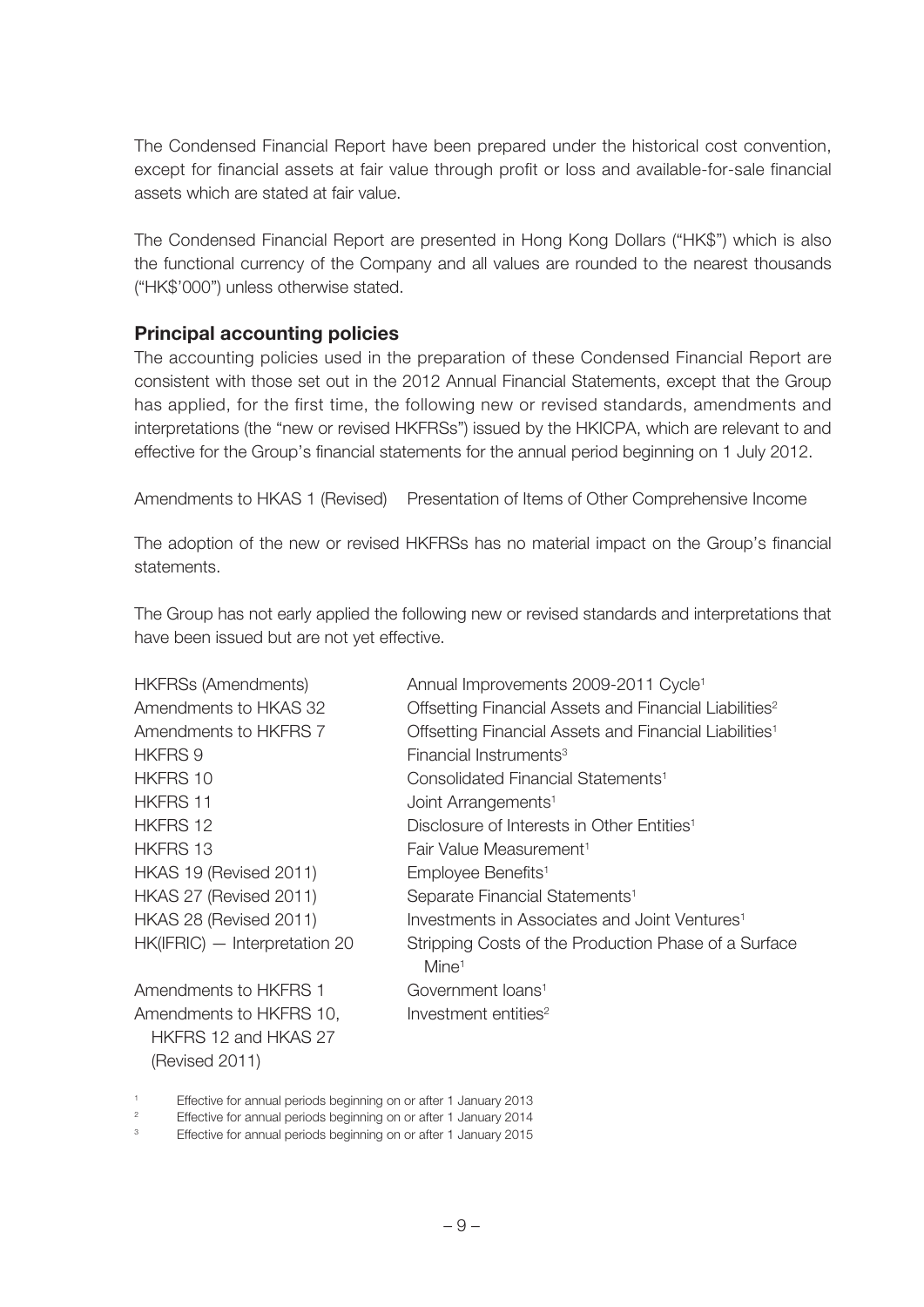The directors of the Company are in the process of making an assessment of the potential impact of these new or revised HKFRSs and are not yet in a position to state whether they could have material financial impact on the Group's results and financial position.

#### **3. SEGMENT INFORMATION**

The operating segments are reported in a manner consistent with the way in which information is reported internally to the Group's senior management for the purposes of resource allocation and assessment of segment performance. The Group has identified the following reportable segments.

|           | Property Assembly and Brokerage Provision of property brokerage services; provision of |
|-----------|----------------------------------------------------------------------------------------|
| Business: | schemes for property consolidation, assembly and                                       |
|           | redevelopment; and property trading in Hong Kong                                       |

Property Development Business: Property development

Reported segment information is based on internal management reporting information that is regularly reviewed by the chief operating decision-maker, i.e. the Chief Executive. The Chief Executive assesses segment profit or loss using a measure of operating profit. The measurement policies the Group used for segment reporting under HKFRS 8 are the same as those used in its HKFRS financial statements, except that certain items are not included in arriving at the operating results of the operating segments (mainly corporate income and expenses).

Segment assets include all assets with the exception of corporate assets, including availablefor-sale financial asset, bank balances and cash and other assets which are not directly attributable to the business activities of operating segments as these assets are managed on a group basis.

|                                                        | <b>Property Assembly and</b><br><b>Brokerage Business</b><br>Six months ended<br>31 December |                                 | <b>Property Development</b><br><b>Business</b><br>Six months ended<br>31 December |                                 | Total<br>Six months ended<br>31 December |                                 |
|--------------------------------------------------------|----------------------------------------------------------------------------------------------|---------------------------------|-----------------------------------------------------------------------------------|---------------------------------|------------------------------------------|---------------------------------|
|                                                        | 2012<br>(Unaudited)<br><b>HK\$'000</b>                                                       | 2011<br>(Unaudited)<br>HK\$'000 | 2012<br>(Unaudited)<br><b>HK\$'000</b>                                            | 2011<br>(Unaudited)<br>HK\$'000 | 2012<br>(Unaudited)<br><b>HK\$'000</b>   | 2011<br>(Unaudited)<br>HK\$'000 |
| Reportable segment revenue:<br>From external customers | 25,508                                                                                       | 118,949                         | -                                                                                 |                                 | 25,508                                   | 118,949                         |
| Reportable segment (loss)/profit                       | (18,027)                                                                                     | 40,363                          | 1,780                                                                             | 275                             | (16, 247)                                | 40,638                          |
| Reportable segment assets                              | 1,068,642                                                                                    | 978,940                         | 817,126                                                                           | 389,621                         | 1,885,768                                | ,368,561                        |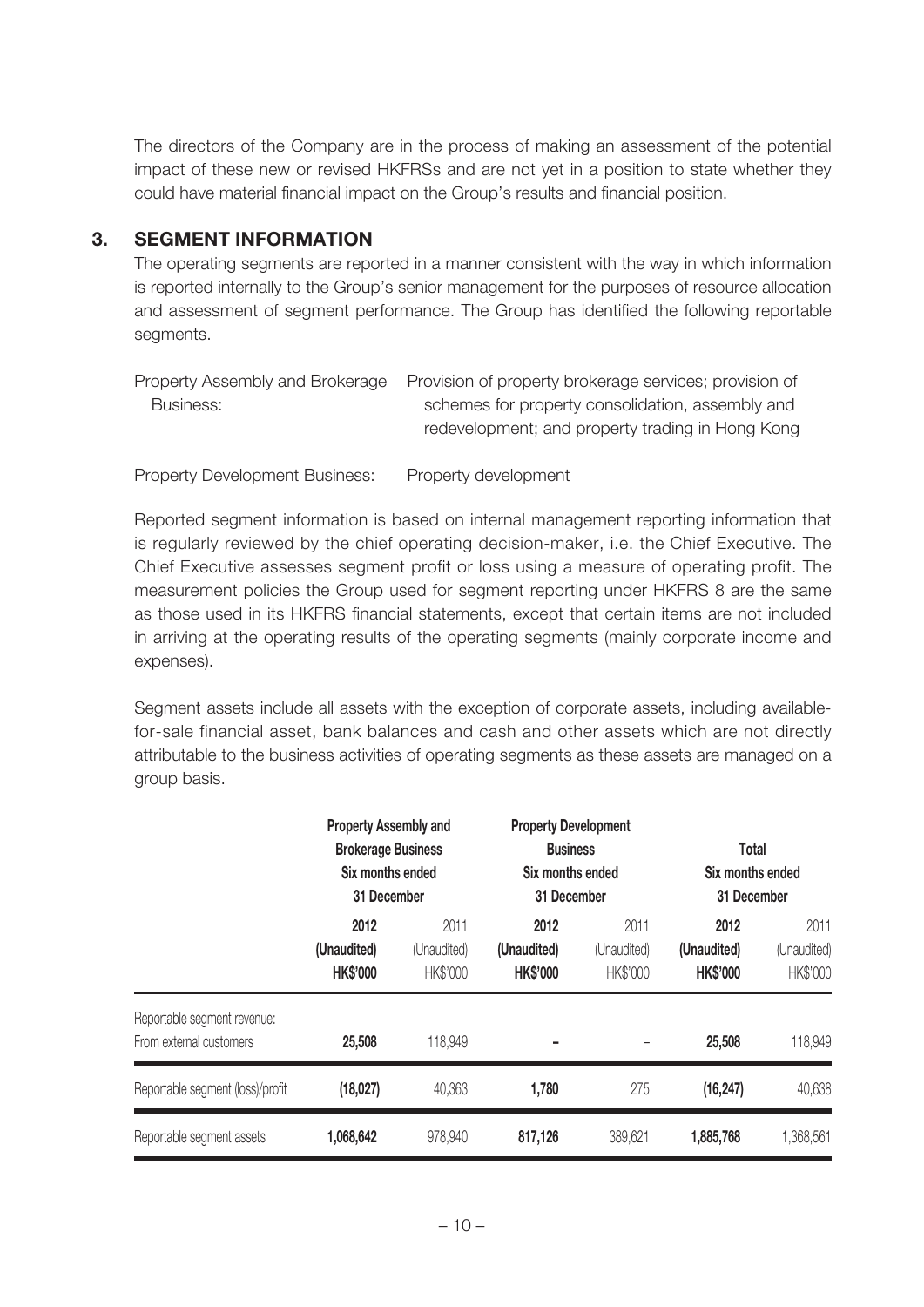The totals presented for the Group's operating segments reconcile to the Group's key financial figures as presented in the financial statements as follows:

|                                                                                                                        | <b>Six months ended</b><br>31 December |                                 |  |
|------------------------------------------------------------------------------------------------------------------------|----------------------------------------|---------------------------------|--|
|                                                                                                                        | 2012<br>(Unaudited)<br><b>HK\$'000</b> | 2011<br>(Unaudited)<br>HK\$'000 |  |
| Reportable segment (loss)/profit<br>Renovation service income<br>Net fair value gain on financial assets at fair value | (16, 247)<br>28                        | 40,638<br>145                   |  |
| through profit or loss<br>Unallocated corporate income                                                                 | 462<br>6,064                           | 4,731                           |  |
| Unallocated corporate expenses                                                                                         | (9, 467)                               | (4,053)                         |  |
| (Loss)/Profit before income tax                                                                                        | (19,160)                               | 41,461                          |  |

#### **4. REVENUE AND OTHER INCOME**

The Group's principal activities are disclosed in note 1 to the unaudited condensed financial statements of this interim result. Revenue from the Group's principal activities and other income recognised during the period are as follows:

|                                                                         | <b>Six months ended</b><br>31 December |                                 |  |
|-------------------------------------------------------------------------|----------------------------------------|---------------------------------|--|
|                                                                         | 2012<br>(Unaudited)<br><b>HK\$'000</b> | 2011<br>(Unaudited)<br>HK\$'000 |  |
| <b>Revenue</b><br>Commission income<br>Lease management services income | 24,909<br>599                          | 118,949                         |  |
|                                                                         | 25,508                                 | 118,949                         |  |
| <b>Other income</b>                                                     |                                        |                                 |  |
| Dividend income                                                         | 1,450                                  | 420                             |  |
| Exchange gain, net                                                      | 4,104                                  | 2,708                           |  |
| Gain on disposal of property, plant and equipment                       | з                                      |                                 |  |
| Interest income                                                         | 856                                    | 1,618                           |  |
| Net fair value gain on financial assets at fair value                   |                                        |                                 |  |
| through profit and loss                                                 | 462                                    |                                 |  |
| Rental income                                                           | 5,042                                  | 424                             |  |
| Renovation service income                                               | 28                                     | 145<br>62                       |  |
| Sundry income                                                           | 509                                    |                                 |  |
|                                                                         | 12,454                                 | 5,377                           |  |
|                                                                         | 37,962                                 | 124,326                         |  |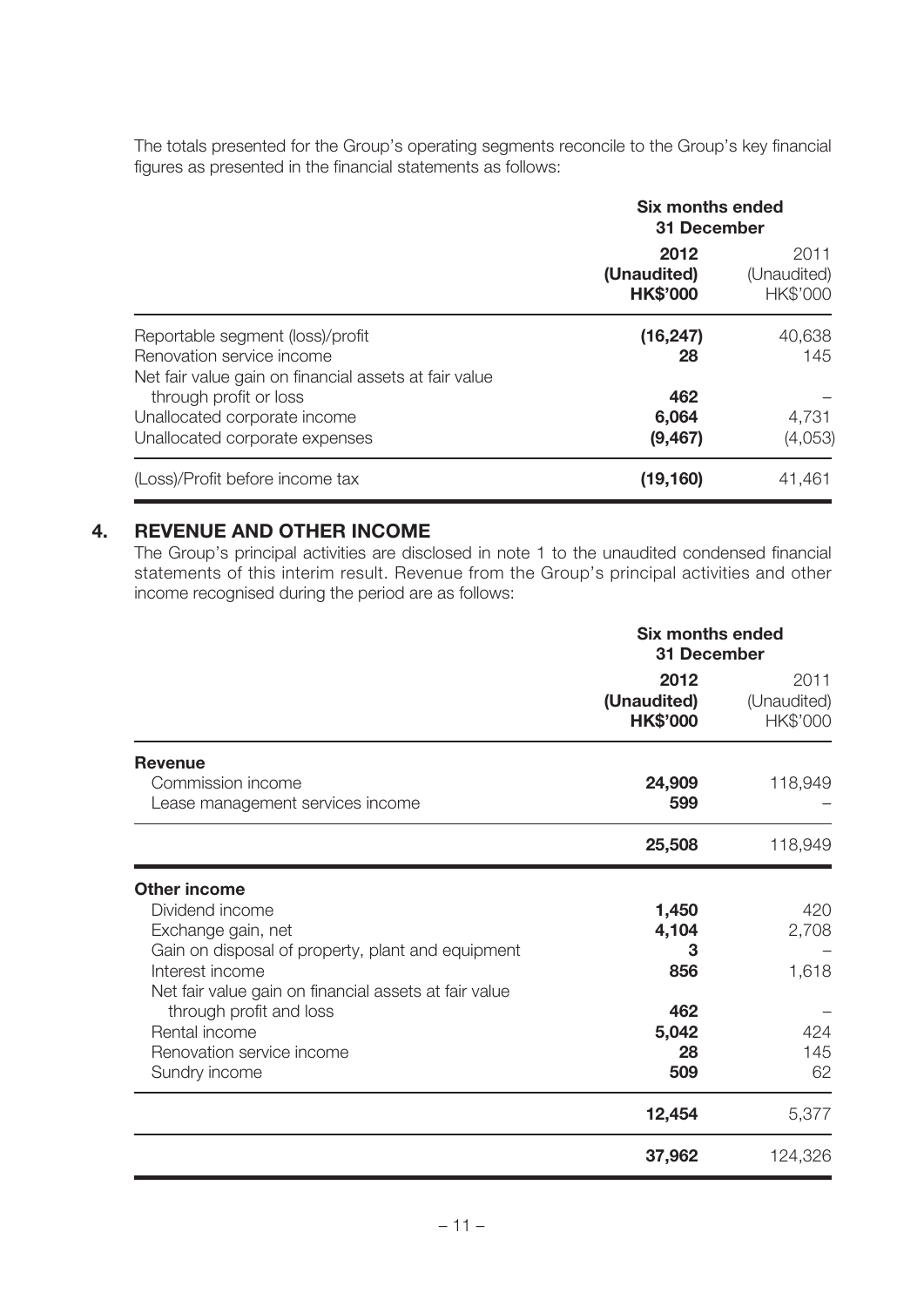#### **5. (LOSS)/PROFIT BEFORE INCOME TAX**

The Group's (loss)/profit before income tax is arrived at after charging the following:

|                                                                                         | <b>Six months ended</b><br>31 December |                                 |
|-----------------------------------------------------------------------------------------|----------------------------------------|---------------------------------|
|                                                                                         | 2012<br>(Unaudited)<br><b>HK\$'000</b> | 2011<br>(Unaudited)<br>HK\$'000 |
| Depreciation<br>Directors' remuneration<br>Equity-settled share-based payments expenses | 4,199<br>880<br>3,505                  | 3,169<br>349                    |

#### **6. INCOME TAX EXPENSE**

Hong Kong profits tax has been provided at the rate of 16.5% (six months ended 31 December 2011: 16.5%) on the estimated assessable profit arising in Hong Kong for the current period.

Deferred tax had not been provided for the Group because the Group had no material temporary differences at the reporting date (31 December 2011: Nil).

#### **7. DIVIDENDS**

The Board does not recommend the payment of an interim dividend for the six months ended 31 December 2012 (six months ended 31 December 2011: Nil).

#### **8. (LOSS)/EARNINGS PER SHARE**

The calculation of basic (loss)/earnings per share is based on the following:

|                                                                                                    | <b>Six months ended</b><br>31 December |                     |
|----------------------------------------------------------------------------------------------------|----------------------------------------|---------------------|
|                                                                                                    | 2012<br>(Unaudited)                    | 2011<br>(Unaudited) |
| (Loss)/Profit for the period, attributable to owners of<br>the Company (HK\$'000)                  | (19, 742)                              | 33,131              |
| Weighted average number of ordinary shares for the<br>purpose of basic earnings per share ('000)   | 3,478,500                              | 3,478,500           |
| Effect of dilutive potential ordinary shares:<br>Share options ('000)                              |                                        |                     |
| Weighted average number of ordinary shares for the<br>purpose of diluted earnings per share ('000) | 3,478,500                              | 3,478,500           |
| Basic (loss)/earnings per share (HK cents)                                                         | (0.57)                                 | 0.95                |
| Diluted (loss)/earnings per share (HK cents)                                                       | N/A                                    | N/A                 |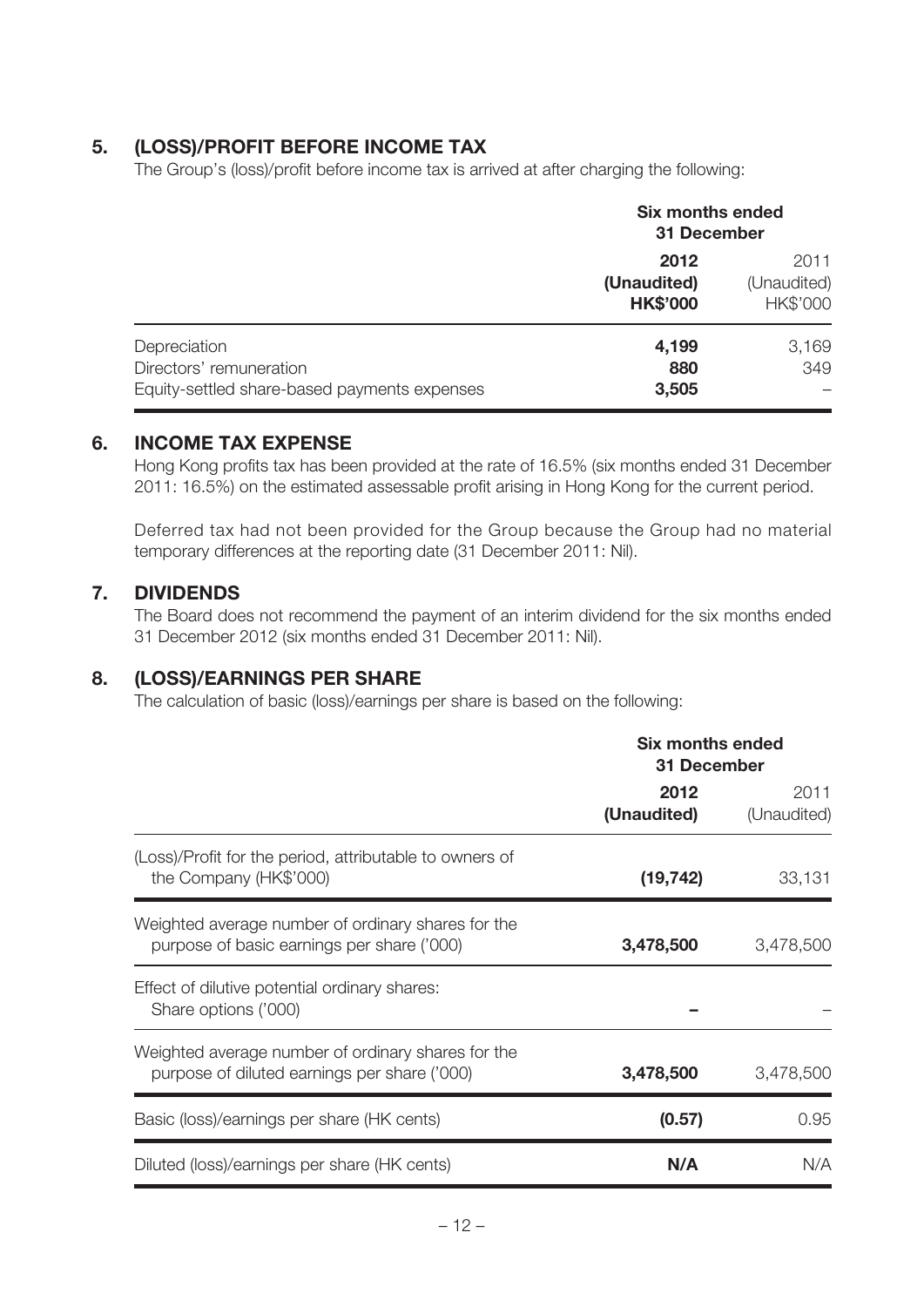Diluted earnings per share for the six months ended 31 December 2012 were not presented as there was no dilutive potential ordinary share during the period.

#### **9. GOODWILL**

Goodwill arose from the acquisition of Richfield Realty Limited ("Richfield Realty") in 2007. The net carrying amount of goodwill can be analysed as follows:

|                                                                        | 31 December<br>2012<br>(Unaudited)<br><b>HK\$'000</b> | 30 June<br>2012<br>(Audited)<br>HK\$'000 |
|------------------------------------------------------------------------|-------------------------------------------------------|------------------------------------------|
| Attributable to the Property Assembly and<br><b>Brokerage Business</b> | 474,000                                               | 474,000                                  |

## **10. AVAILABLE-FOR-SALE FINANCIAL ASSETS**

|                                                                                                                                                | 31 December<br>2012<br>(Unaudited)<br><b>HK\$'000</b> | 30 June<br>2012<br>(Audited)<br>HK\$'000 |
|------------------------------------------------------------------------------------------------------------------------------------------------|-------------------------------------------------------|------------------------------------------|
| Listed equity securities – Hong Kong<br>Listed debts investments - Hong Kong<br>Unlisted investment funds                                      | 33,778<br>26,015<br>31,084                            | 37,737<br>24,545<br>31,515               |
|                                                                                                                                                | 90,877                                                | 93,797                                   |
| Net carrying amount at beginning of the year<br>Additions<br><b>Disposals</b><br>Change in fair value debited to revaluation reserve in equity | 93,797<br>(1, 369)<br>(1, 551)                        | 106,918<br>26,721<br>(39, 842)           |
| Net carrying amount at end of the year                                                                                                         | 90,877                                                | 93,797                                   |

Listed equity securities, listed debts investments and unlisted investment funds with carrying amounts of HK\$33,778,000 (30 June 2012: HK\$37,737,000), HK\$26,015,000 (30 June 2012: HK\$24,545,000) and HK\$22,619,000 (30 June 2012: HK\$21,699,000) respectively are stated at fair value. The fair values have been determined directly by reference to published price and quotations in active markets.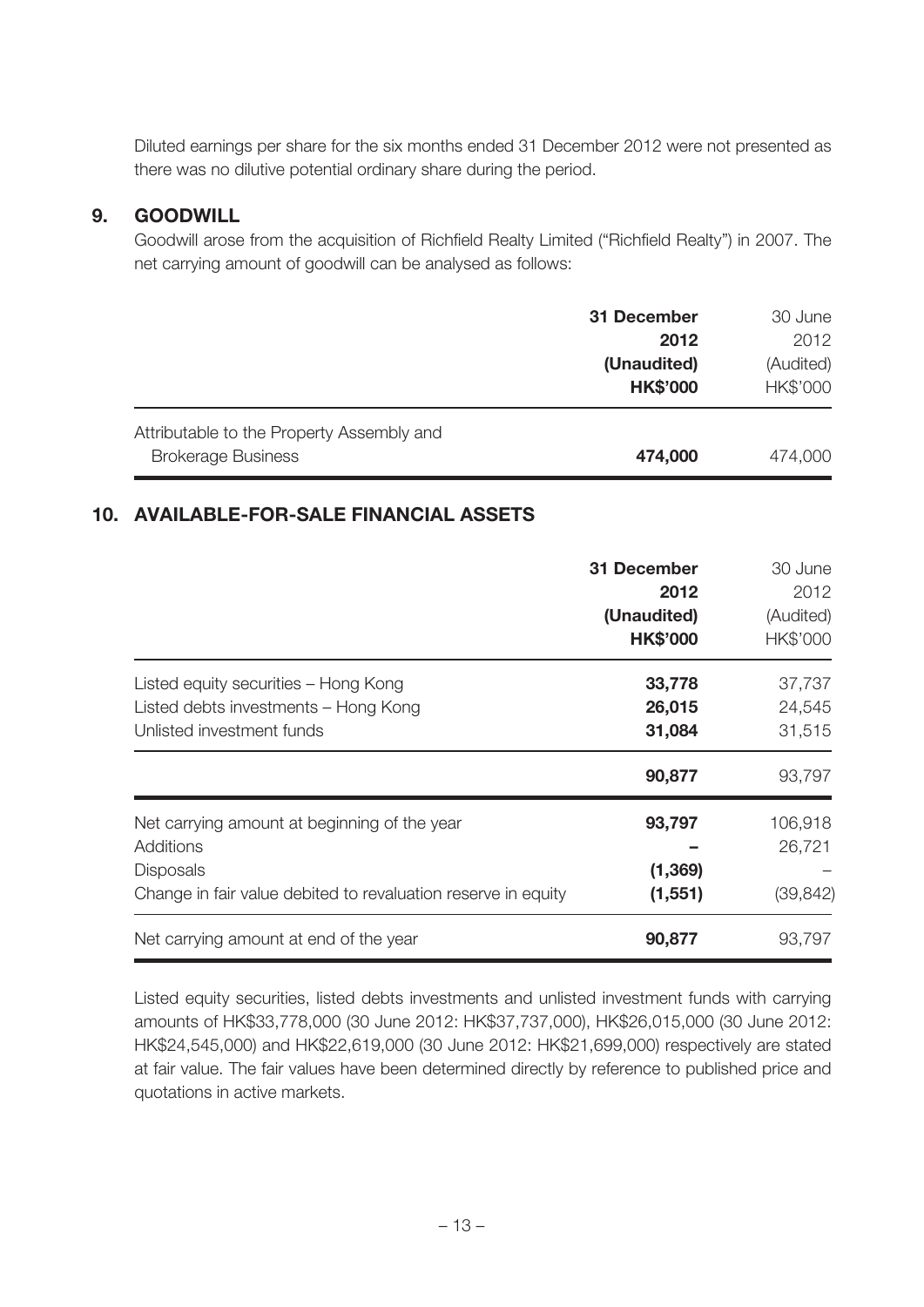Unlisted investment funds with a carrying amount of HK\$8,465,000 (30 June 2012: HK\$9,816,000) are measured at cost less impairment losses as the variability in the range of reasonable fair value estimates is significant and the probabilities of the various estimates within the range cannot be reasonably assessed and used in estimating fair value. The directors of the Company are of the opinion that the fair value cannot be measured reliably.

As at 31 December 2012, available-for-sale financial assets were individually determined to be impaired on the basis of a material decline in their fair value below cost which indicated that the investment costs may not be recovered. For the year ended 30 June 2012, an impairment loss of HK\$3,877,000 on these investments was recognised in profit or loss. As at 31 December 2012, the fair value of individual impaired available-for-sale equity securities was HK\$4,263,000 (30 June 2012: HK\$3,759,000).

#### **11. TRADE RECEIVABLES**

The Group generally allows a credit period of 1 month (2011: 1 month to 3 years) to its trade customers within Property Assembly and Brokerage Business, in accordance with the terms of the mutual agreements after individual negotiations.

Based on the invoice dates, ageing analysis of trade receivables is as follows:

|                 | 31 December     | 30 June   |
|-----------------|-----------------|-----------|
|                 | 2012            | 2012      |
|                 | (Unaudited)     | (Audited) |
|                 | <b>HK\$'000</b> | HK\$'000  |
| Within 90 days  | 14,056          | 16,476    |
| 91 to 180 days  | 11,425          | 133       |
| 181 to 365 days | 294             | 4,937     |
| Over 365 days   | 5,404           | 3,314     |
|                 | 31,179          | 24,860    |

#### **12. RESTRICTED BANK DEPOSITS**

These bank deposits are kept in the separate bank accounts by the Group as (i) these are temporarily received from the developers of the property assembly projects and are held on behalf of the developers for the purpose of the payments of initial deposits to the owners of the properties in accordance with the provisional sale and purchase agreements; and (ii) the rental income and rental deposits are temporarily received on behalf of the developers.

As these bank deposits are restricted to a specific use by the Group, they are not under the cash management of the Group.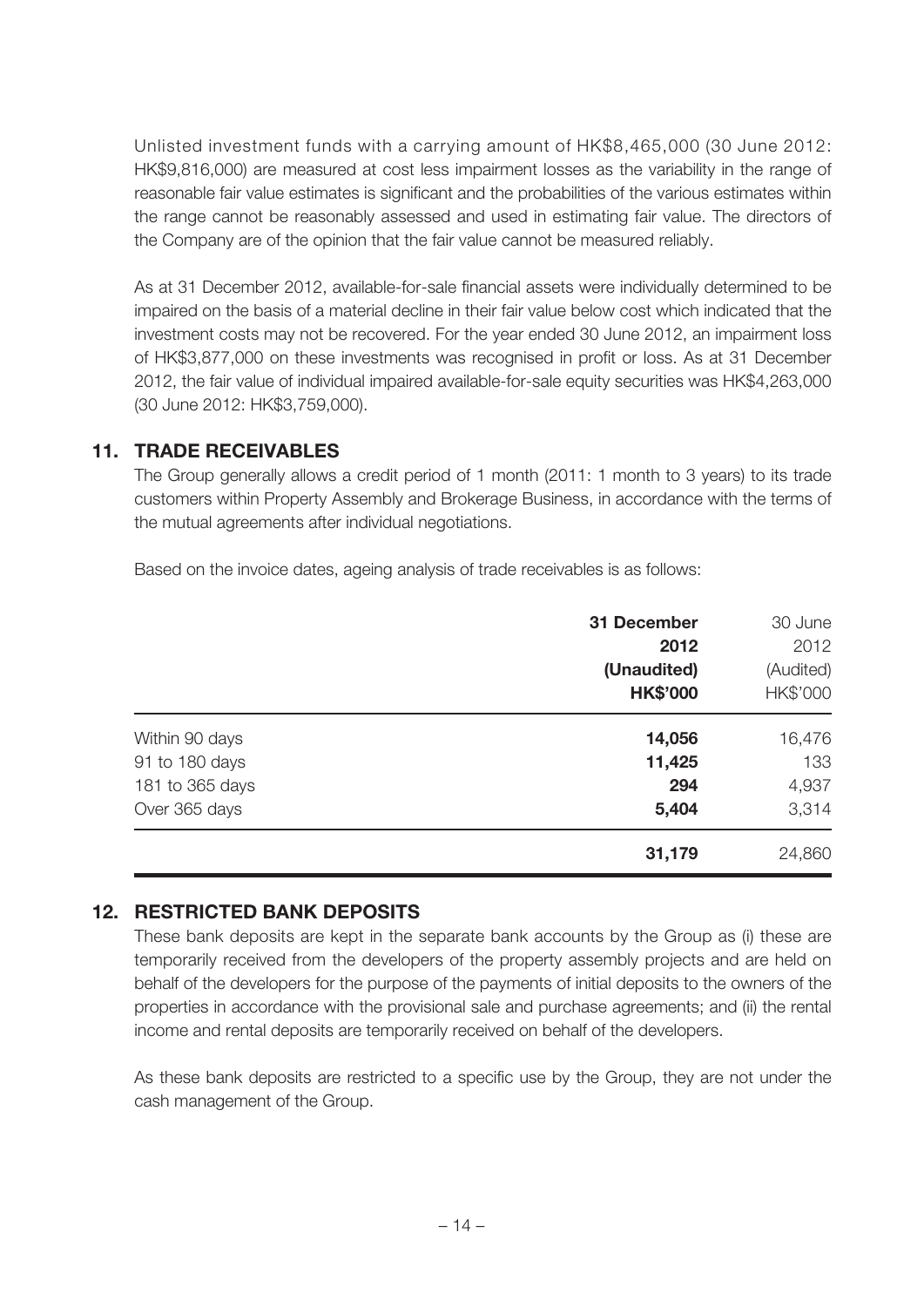#### **13. SHARE CAPITAL**

|                                                                                                         | <b>Number</b><br>of shares | (Unaudited)<br><b>HK\$'000</b> |
|---------------------------------------------------------------------------------------------------------|----------------------------|--------------------------------|
| <b>Authorised</b><br>Ordinary shares of HK\$0.01 each                                                   | 10,000,000,000             | 100,000                        |
| <b>Issued and fully paid</b><br>Ordinary shares of HK\$0.01 each<br>At 1 July 2012 and 31 December 2012 | 3,478,500,000              | 34,785                         |

## **14. MATERIAL RELATED PARTY TRANSACTIONS**

The Group had the following material transactions with its related parties during the period:

|                                                                                                           | Six months ended<br>31 December        |                                 |
|-----------------------------------------------------------------------------------------------------------|----------------------------------------|---------------------------------|
|                                                                                                           | 2012<br>(Unaudited)<br><b>HK\$'000</b> | 2011<br>(Unaudited)<br>HK\$'000 |
| Equipment acquired from a related company controlled<br>by one of the directors of the Company            | 132                                    | 222                             |
| Printing services fees paid to a related company in<br>which one director of the Company is a substantial |                                        |                                 |
| shareholder<br>Professional fees paid to a related company in                                             | 56                                     | 13                              |
| which one director of the Company is a partner<br>Rental expenses paid to a related company               |                                        | 400                             |
| owned by a director of a subsidiary of the Company<br>Rental expenses paid to a related company           | 477                                    | 485                             |
| owned by a substantial shareholder of the Company                                                         | 1,269                                  | 648                             |
|                                                                                                           | 1,934                                  | 1,768                           |

These transactions were conducted at pre-determined prices in accordance with terms mutually agreed between the Group and these related parties. These transactions are conducted in the normal course of business.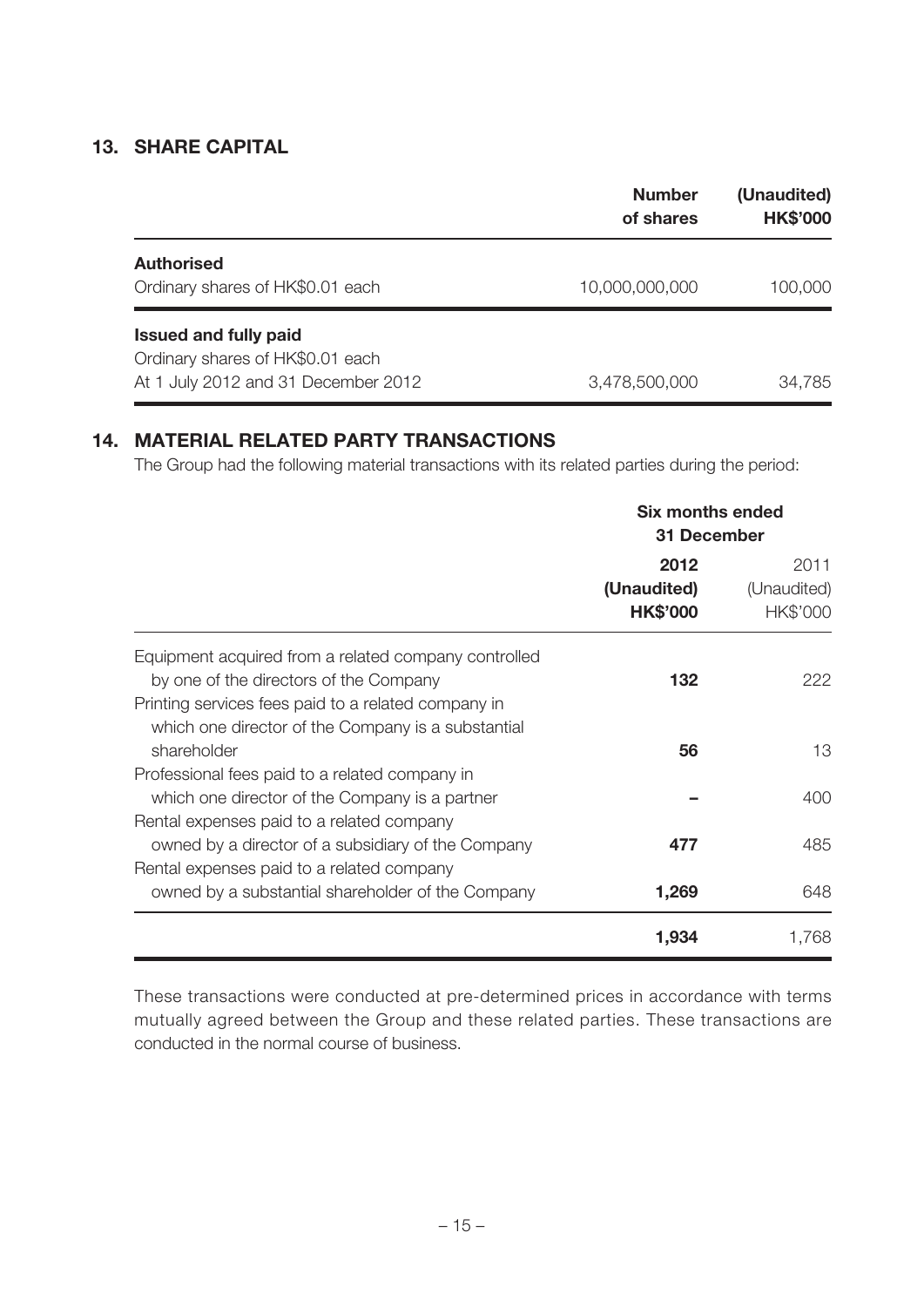Key management personnel compensation

|                                                                | <b>Six months ended</b><br>31 December |                                 |
|----------------------------------------------------------------|----------------------------------------|---------------------------------|
|                                                                | 2012<br>(Unaudited)<br><b>HK\$'000</b> | 2011<br>(Unaudited)<br>HK\$'000 |
| Salaries and allowances<br>Equity-settled share-based payments | 2,560<br>3,505                         | 1,349                           |
|                                                                | 6,065                                  | 1,349                           |

#### **15. CONTINGENT LIABILITIES – PENDING LITIGATION**

As at 31 December 2012, there were two pending litigation claims relating to labour dispute made against the Group. Those claims concerned the former employees of the Group who made claims on account of alleged bonuses due in relation to the property assembly projects undertaken by the Group during their course of employment. In the event the Group is unsuccessful in defending such claims, the Group may be liable to pay a maximum amount of approximately HK\$13,000,000 to these claimants. The management of the Group consider it is too early to conclude that the Group is liable to pay the claimed amounts; accordingly, no provision has been made for these claims in the condensed consolidated financial statements.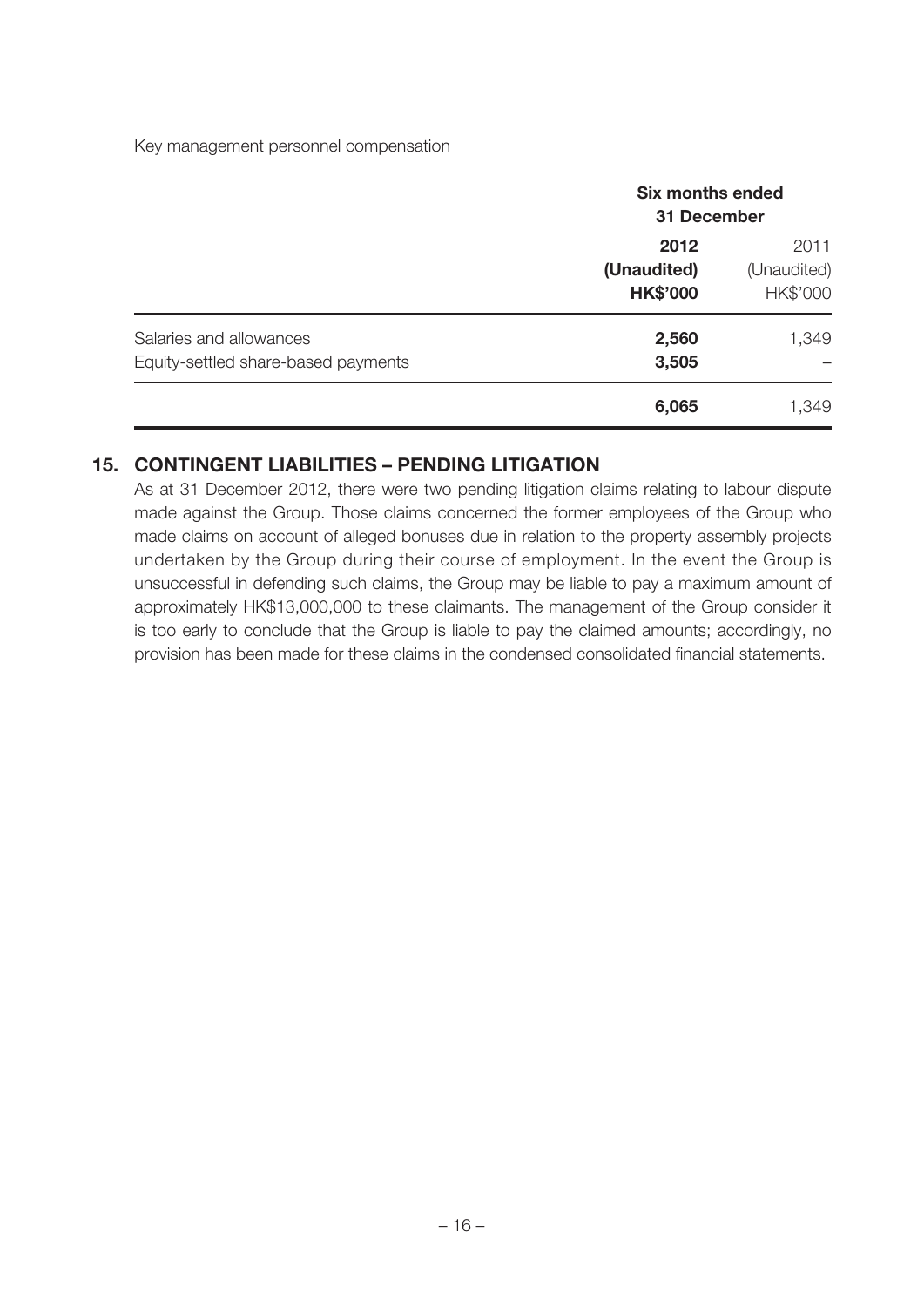## **INTERIM DIVIDEND**

The Board does not recommend the payment of an interim dividend for the six months ended 31 December 2012 (six months ended 31 December 2011: Nil).

## **MANAGEMENT DISCUSSION AND ANALYSIS**

The Group is principally engaged in provision of property brokerage services, carrying out schemes for property consolidation, assembly and redevelopment, property trading and property development.

The Group is continuously reviewing, analysing the potential value and engaging in various property assembly projects in Hong Kong. Those engaged projects are all residential and commercial properties which are located in Hong Kong Island and Kowloon. Regarding the property development business, the Group is engaged in 3 projects, which are located in Hong Kong and London.

## **FINANCIAL REVIEW**

The Group recorded a revenue of approximately HK\$25,508,000 for the six months ended 31 December 2012, representing a decrease of approximately 79% comparing with that of approximately HK\$118,949,000 for the corresponding period of last financial year. The decrease in revenue was mainly attributed to the decrease in revenue of the property assembly and brokerage business. In respect of the business of property assembly and brokerage, it contributes the whole revenue of the Group for the period and this represents a decrease of approximately 79% compared with the corresponding period of last financial year of approximately HK\$118,949,000.

Loss before income tax of the Group for the six months ended 31 December 2012 was approximately HK\$19,160,000, while a profit before income tax of approximately HK\$41,461,000 was recorded for the corresponding period of last financial year. Due to the decrease in revenue, a loss attributable to owners of the Company for the period of approximately HK\$19,742,000 was recorded compared with the profit attributable to owners of the Company of approximately HK\$33,131,000 for the corresponding period of last financial year.

## **LIQUIDITY, FINANCIAL RESOURCES AND CAPITAL STRUCTURE**

As at 31 December 2012, the Group has net current assets of approximately HK\$1,202,943,000 (30 June 2012: approximately HK\$1,224,328,000), including cash and bank balances of approximately HK\$238,906,000 (30 June 2012: approximately HK\$617,416,000).

The gearing ratio was 17.13% as at 31 December 2012 (30 June 2012: 16.99%). The gearing ratio is derived by dividing the total of bank overdraft, loans and finance lease liabilities by total assets. The gearing ratio remained relatively stable in the financial period under review compared to 30 June 2012.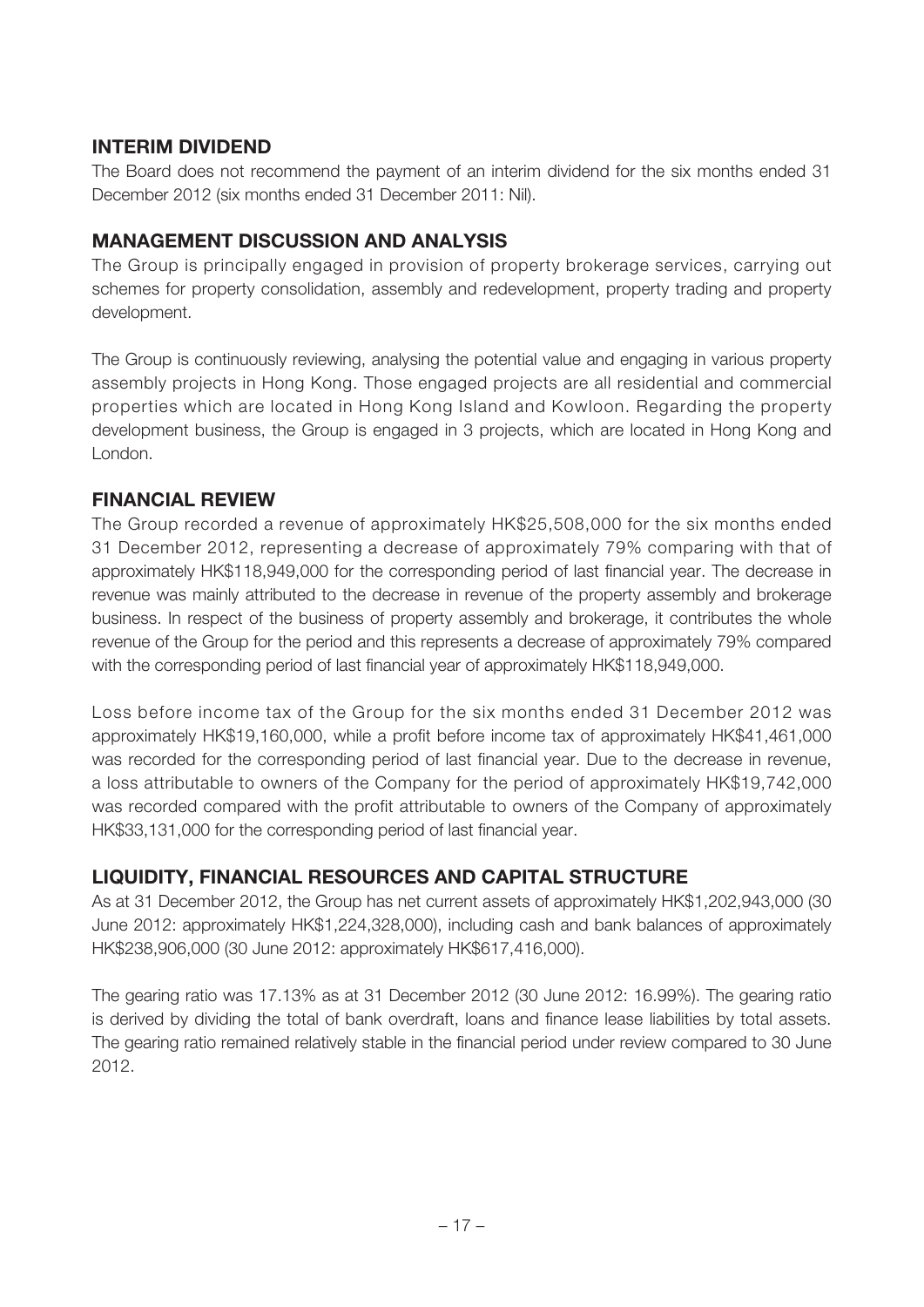During the six months ended 31 December 2012, the Group financed its operations with its own working capital and borrowings. As at 31 December 2012, total unsecured and secured bank borrowings of the Group amounted to approximately HK\$372,487,000 (30 June 2012: HK\$374,731,000), which are repayable with a period of not exceeding 5 years. Total other borrowings of the Group amounted to HK\$2,059,000 (30 June 2012: HK\$1,866,000), which are also repayable within a period of not exceeding 5 years.

## **SIGNIFICANT INVESTMENT HELD, MATERIAL ACQUISITIONS OR DISPOSALS OF SUBSIDIARIES AND AFFILIATED COMPANIES, AND FUTURE PLANS FOR MATERIAL INVESTMENTS OR CAPITAL ASSETS**

Save for those disclosed in this interim results, there were no significant investment held, material acquisitions or disposals of subsidiaries and affiliated companies during the six months ended 31 December 2012 and there is no plan for material investments or capital assets as at the date of this interim results.

## **PLEDGE OF ASSETS**

As at 31 December 2012, properties under development, properties held for trading and leasehold properties of the Group with a carrying value of approximately HK\$429,534,000, HK\$189,996,000 and HK\$101,809,000 (30 June 2012: approximately HK\$426,888,000, HK\$190,000,000 and HK\$103,000,000), respectively were pledged to secure banking facilities for the Group.

#### **CONTINGENT LIABILITIES**

Save as disclosed in note 15 to the unaudited condensed financial statements of this interim result, the Company had given guarantees of HK\$728,000,000 (30 June 2012: HK\$728,000,000) in respect of the banking facilities of the subsidiaries and the associate for the property development projects at Nos. 142 – 154 Carpenter Road, Kowloon, and Nos. 18 – 32 Junction Road, Kowloon, Hong Kong and the properties hold for trading for those shops in Wing Lee Building, Kowloon, Hong Kong, as at 31 December 2012.

## **LEASE AND CONTRACTED COMMITMENTS**

The Group leases a number of properties under operating leases. The leases run for an initial period of two years, with an option to renew the lease and renegotiated the terms at the expiry date or at dates as mutually agreed between the Group and respective landlords/lessors. None of the leases include contingent rentals.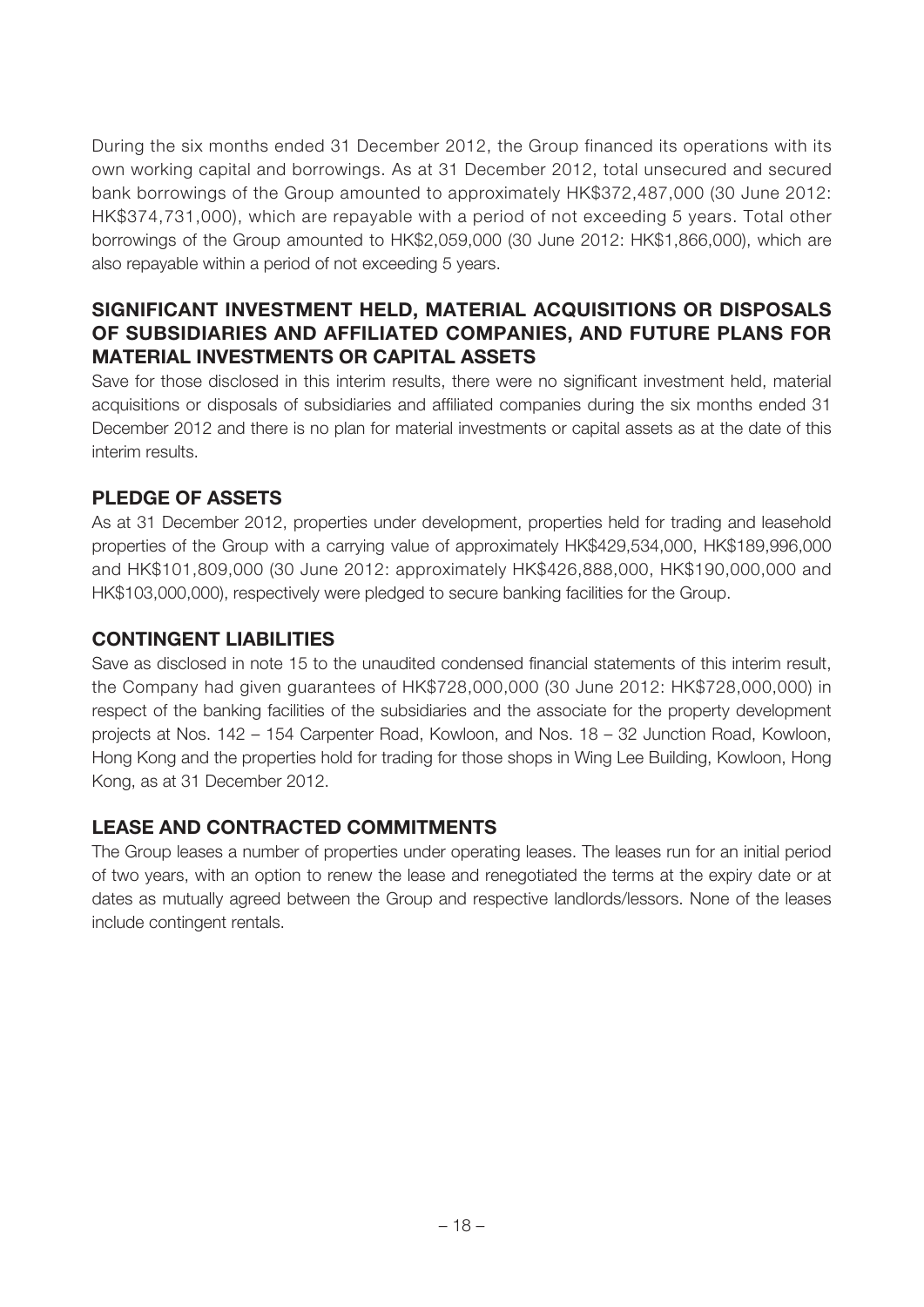At 31 December 2012, the total future minimum lease payments under non-cancellable operating leases payable by the Group as follows:

## **As Lessee**

|                                                 | 31 December<br>2012            | 30 June<br>2012       |
|-------------------------------------------------|--------------------------------|-----------------------|
|                                                 | (Unaudited)<br><b>HK\$'000</b> | (Audited)<br>HK\$'000 |
| Within one year<br>In the second to fifth years | 4,793<br>4,072                 | 758                   |
|                                                 | 8,865                          | 758                   |

The Group leases its properties under operating lease arrangements which run for an initial period of two years, with an option to renew the lease terms at the expiry date or at dates as mutually agreed between the Group and the respective tenants. None of the leases include contingent rentals.

At 31 December 2012, the Group had future aggregate minimum lease receipts under noncancellable operating leases as follows:

#### **As Lessor**

|                              | 31 December     | 30 June   |
|------------------------------|-----------------|-----------|
|                              | 2012            | 2012      |
|                              | (Unaudited)     | (Audited) |
|                              | <b>HK\$'000</b> | HK\$'000  |
| Within one year              | 11,675          | 6,857     |
| In the second to fifth years | 8,362           | 1,791     |
|                              | 20,037          | 8,648     |

Save for the above commitment, as at 31 December 2012, neither the Group nor the Company had any other significant commitments.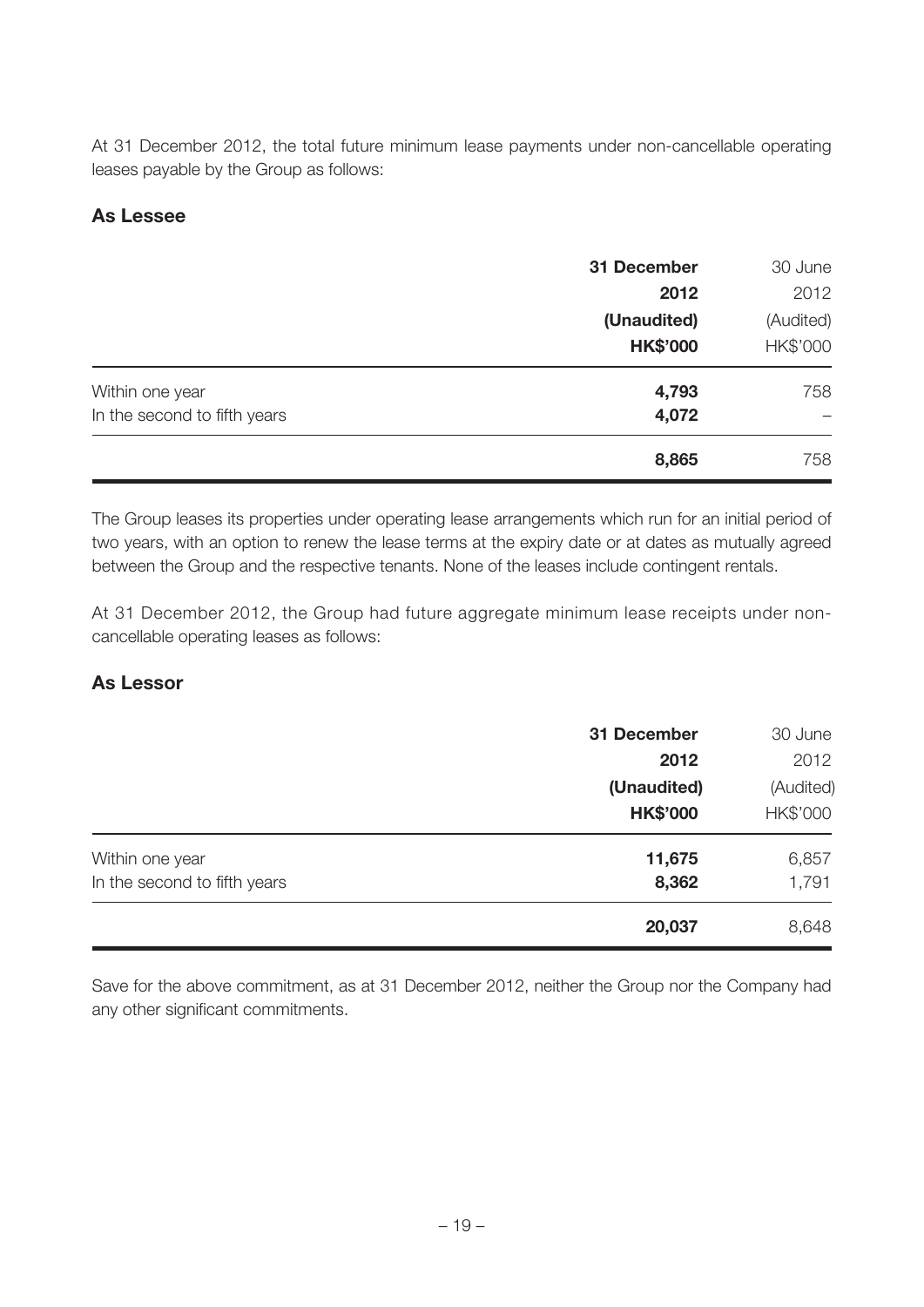## **FOREIGN EXCHANGE EXPOSURE**

The Group's income and expenditure during the six months ended 31 December 2012 were denominated in United States dollars ("US\$"), British Pound ("GBP"), HK\$ and Renminbi ("RMB"), and most of the assets and liabilities as at 31 December 2012 were denominated in US\$, GBP, HK\$ and RMB. Accordingly, the Board is of the view that, to a certain extent, the Group is exposed to foreign currency exchange risk. For the US\$ foreign exchange exposure, the Board believes the exposure is small as the exchange rate of US\$ to HK\$ is comparatively stable. However, the Group is exposed to RMB and GBP foreign exchange exposure and fluctuation of exchange rates of RMB and GBP against HK\$ could affect the Group's results of operations. During the year, no hedging transaction or arrangement was made since the exchange rate of RMB and GBP to HK\$ is also fairly stable.

## **TREASURY POLICIES**

The Group adopts a conservative approach towards its treasury policies. The Group strives to reduce exposure to credit risk by performing ongoing credit evaluations of the financial conditions of its customers. To manage liquidity risk, the Board closely monitors the Group's liquidity position to ensure that the liquidity structure of the Group's assets, liabilities and commitments can meet its funding requirements.

#### **SEGMENT INFORMATION**

The analysis of the principal activities of the operations of the Group are set out in note 3 to the unaudited condensed financial statements of this interim result.

## **EMPLOYEES AND REMUNERATION POLICIES**

As at 31 December 2012, the Group had 173 (30 June 2012: 178) employees, including Directors. Total staff costs (including Directors' emoluments) were approximately HK\$32,920,000 for the six months ended 31 December 2012 as compared to approximately HK\$49,070,000 for the six months ended 31 December 2011. Remuneration is determined with reference to market terms and the performance, qualification and experience of individual employee. Year-end bonus based on individual performance will be paid to employees as recognition of and reward for their contributions. Other benefits include contributions to statutory mandatory provident fund scheme to its employees in Hong Kong and share option scheme.

## **BUSINESS OVERVIEW**

#### **Property Assembly and Brokerage Business**

The Hong Kong property market was continued to fluctuate in 2012 with an unstable demand on residential property and thinner transaction volume. Apart from the measures adopted by the Government to curb the rising property prices and to ensure a healthy development of the property market, the Government has also increased the land sales to maximise the flat production. The cost of acquisition was heated up to new high records which affected the development plans of developers. Part of the property assembly projects have also been affected and postponed during the period.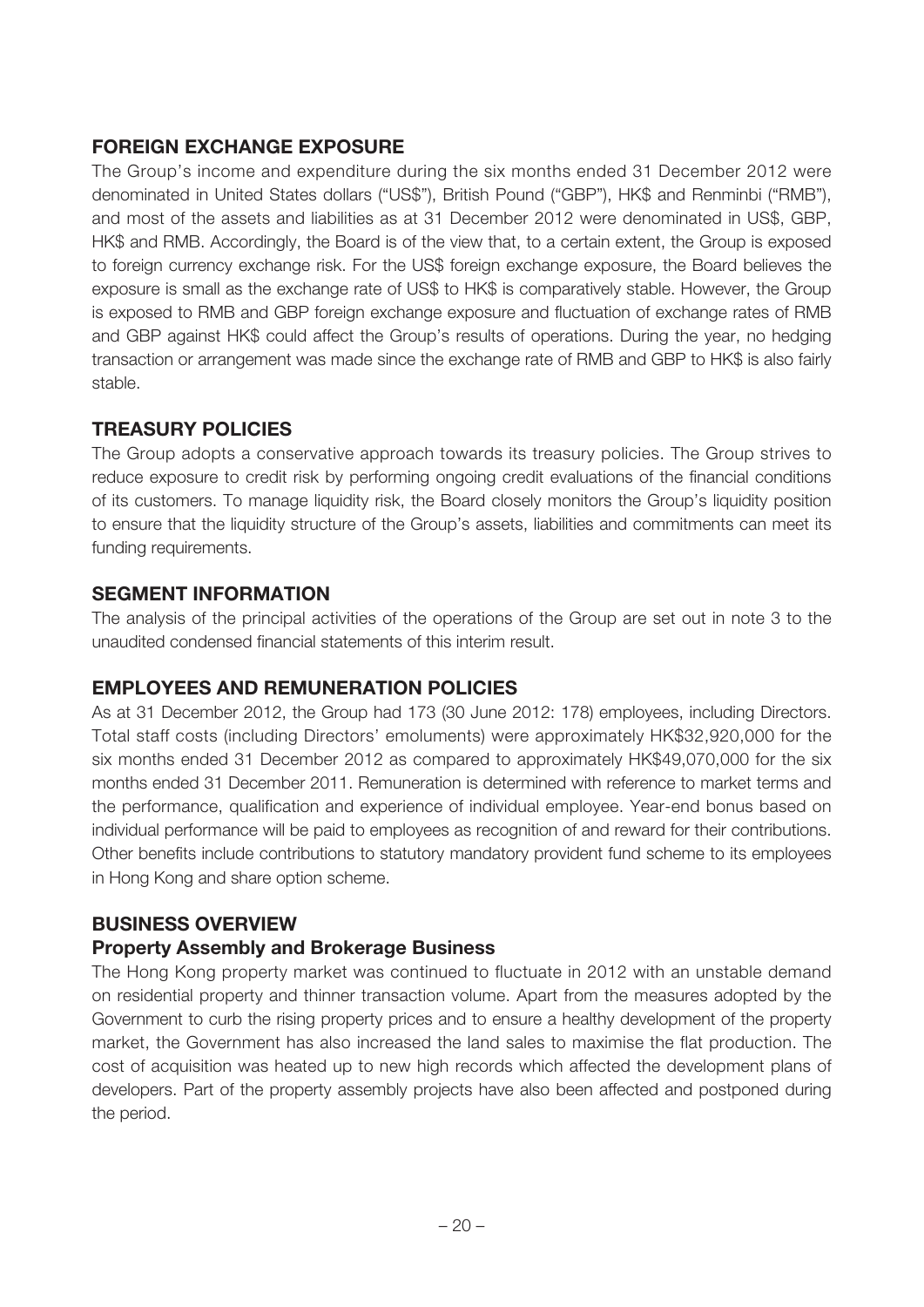During the six months period ended 31 December 2012, the turnover from the property assembly and brokerage business recorded a decrease to approximately HK\$25,508,000, down by 79% from the corresponding period of the last financial year of approximately HK\$118,949,000. The Group recorded an operating loss for the property assembly and brokerage business of approximately HK\$18,027,000, compared with the operating profit of approximately HK\$40,363,000 for the corresponding period of the last financial year. The loss for the period was mainly attributable to the decrease in number of property assembly projects completed. The fluctuated property market in Hong Kong, together with the uncertain economic prospect have contributed to the decrease in number of property assembly projects completed.

For the six months ended 31 December 2012, the Group has completed 1 major assembly project, which are located in the Western District in Hong Kong Island. The total contract sum of the major completed project and the total gross profit for the major completed project recorded for the year are approximately HK\$125,360,000 and HK\$1,596,000, respectively.

#### **Property Development Business**

The Group kept on expanding its property development business, with a conservative strategy on investment in new projects in view of the uncertainties in the global scene. Benefited from the low interest rate and demand from the Mainland customers, property value is rising steadily.

The shareholder's agreement with a wholly owned subsidiary of Phoenix Asia Real Estate Investment, a customer of the Group, for establishing an associate for a property development project at Nos. 18-32 Junction Road, Kowloon, Hong Kong, which the Group has 30% equity interests, was steadily proceeded in the year. The project has a site area of approximately 10,200 square feet and a gross floor area of approximately 84,000 square feet. The development work has been commenced in last year. The Group intended to develop it into a composite residential/commercial building, which is expected to be completed in 2014.

In addition, the Group has also acquired all the property units of another property development project at Nos. 142-154 Carpenter Road, Kowloon during the year ended 30 June 2012. It has a site area of approximately 9,100 square feet and a gross floor area of approximately 82,000 square feet. The Group holds 100% equity interests of the project and the Group has commenced the development planning with a view to maximise its value to the Group. The project is intended to be developed into a composite residential/commercial building.

During the period, the Group has acquired its third redevelopment project in central London at Nos. 119-122 Bayswater Road, London, United Kingdom. The property is located on Bayswater Road, which is directly opposite to Hyde Park. It is well served by London public transport with Underground Station located within one minute walking distance. The property has a site area of approximately 8,000 square feet and formerly comprised 4 old Victorian terraced houses that were converted into a hotel with retail shops at ground floor. The property was acquired with an approval consented scheme which can be developed into high quality residential apartments with retail shops at ground floor and the total gross internal area is approximately 36,000 square feet. The main reason for diversifying to central London is that the prime central London continues to benefit from overseas demand with buyer looking for a safe haven for the capital.

In the future, the Group will continue to explore the best development proposals to meet the changes in the global market, and hence to maximise the shareholders' benefit.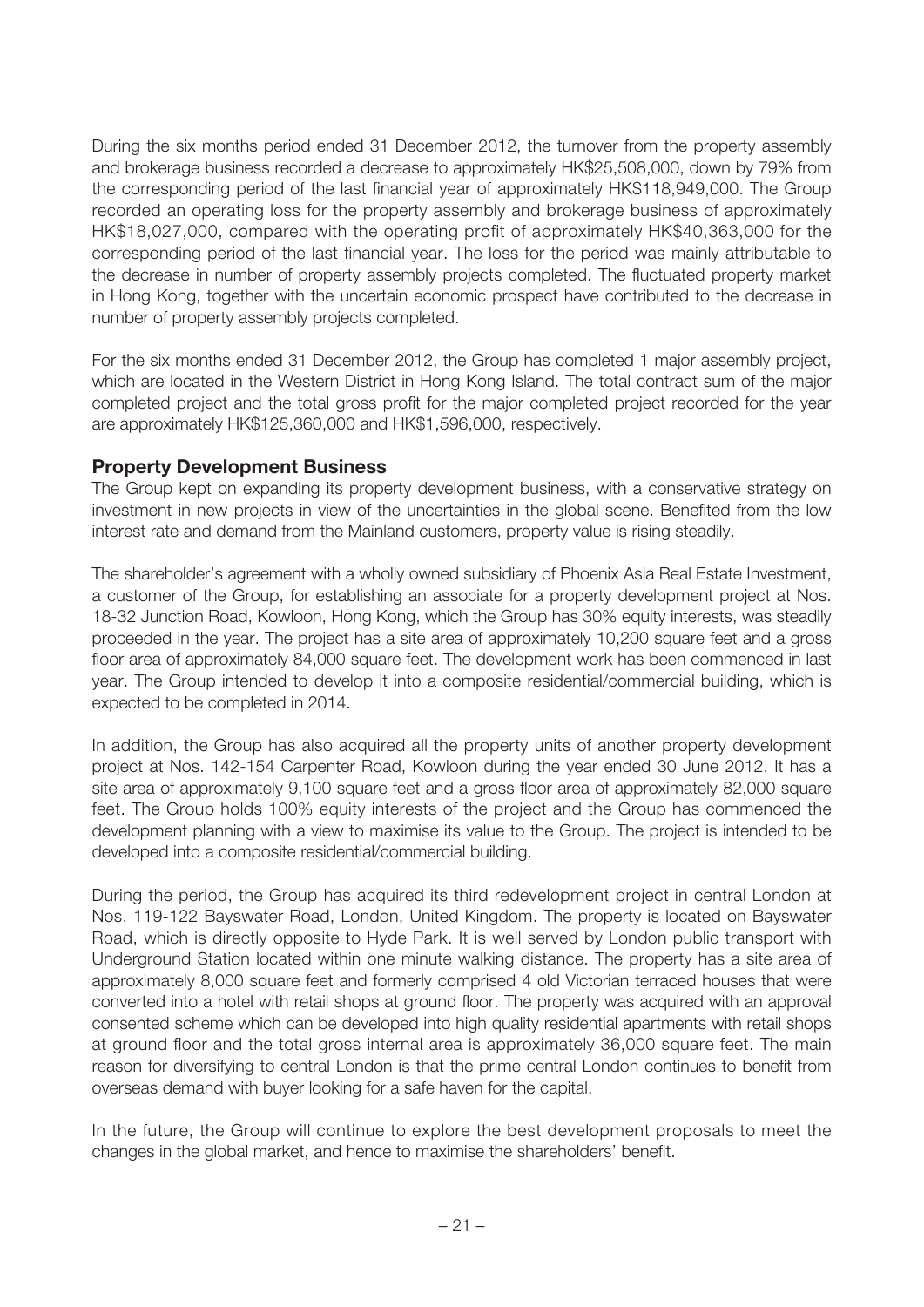### **PROSPECTS**

The residential property market of Hong Kong was fluctuated in 2012. The heated-up took place in consequence with different factors, such as the rebounce in stock markets and diminishing mortgage rates by several banks. The residential property prices rise steadily towards the end of 2012 with a thinner trading. The high acquisition price affects the plans of developers, in which challenging the property assembly and brokerage business.

Even though the Government increases the supply of land in 2012, the supply of land in urban areas still remained scarce by the government, property assembly for redevelopment continues to be one of the main sources of land supply to the developers in the light of the scarce supply of land in Hong Kong. The Group will focus on the property assembly projects in various prime locations in the metro area.

The Group has been engaging in property developments that broaden the revenue base which benefit the Company and the shareholders as a whole in the long run. During the year, the Group has engaged in three property development projects in Hong Kong and London and those projects represent excellent opportunities for the Group entering the property development market and will enhance the shareholders' value. The acquisition of the third redevelopment project in central London also provides a very good opportunity for diversity to another potential property market, which is strongly supported by international buyers.

## **CONNECTED PARTY TRANSACTIONS**

On 28 September 2012, the Company entered into two tenancy agreements with Flexwood Limited ("Flexwood") as landlord pursuant to which the Company rented an existing premise and an extra premise owned by Flexwood for a term of two years commencing from 15 October 2012 and two years and 14 days from 1 October 2012 with the monthly rents of HK\$140,000 and HK\$180,000 respectively. The Directors consider that it is in the commercial interest of the Company if the Company continues to rent the existing office premises as it is not easy to identify other appropriate premises and the Company will bear unnecessary relocation costs and expenses if the Company has to move to other premises. The Directors also consider that it is in the commercial interest of the Company if the Company rent an extra office as for the expansion of the Company's office in Central. Flexwood is a property holding company wholly and beneficially owned by Mr. Pong Wai San, Wilson, an executive Director and the chief executive officer of the Company (the "CEO") within the preceding 12 months from the date of entering the two tenancy agreements and currently a consultant and substantial shareholder of the Company. Accordingly, Flexwood is a connected person to the Company as defined under the Listing Rules and the transaction contemplated under the tenancy agreement constitutes a continuing connected transaction on the part of the Company under Chapter 14A of the Listing Rules. A detail of the above continuing connected transaction has been set out in the Company's announcement dated 28 September 2012.

#### **PURCHASE, REDEMPTION OR SALE OF THE LISTED SECURITIES OF THE COMPANY**

Neither the Company, nor any of its subsidiaries has purchased, redeemed or sold any of the Company's listed shares during the six months ended 31 December 2012.